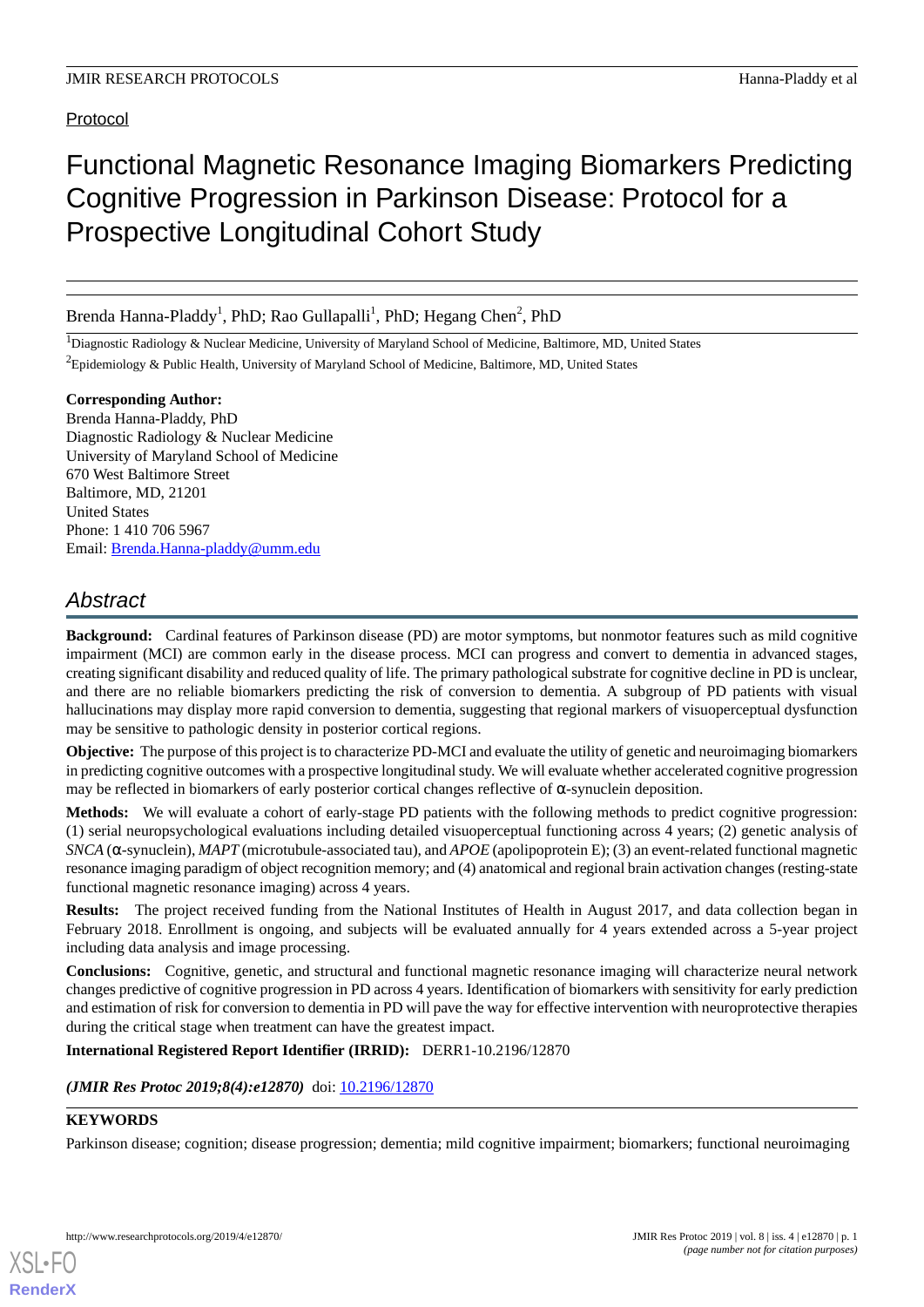# *Introduction*

#### **Background**

Parkinson disease (PD) is the second most common neurodegenerative disorder characterized by progressive movement deficits and is caused by degeneration of nigrostriatal dopamine neurons and deposition of α-synuclein in intraneuronal Lewy body (LB) inclusions [[1](#page-8-0)]. Nonmotor features can characterize the earliest phase of the disease even before clinical motor impairment. Mild cognitive impairment (MCI) is a prominent nonmotor feature that is present early in the disease process and increases over time, eventually converting to dementia (Parkinson disease dementia [PDD]). Follow-up studies reveal that MCI is present in one-third of patients and progresses to PDD, with conversion greater than 80% after 15 to 20 years [\[2](#page-8-1),[3\]](#page-8-2). Prospective longitudinal studies demonstrate that PDD is common, with a 4-year prevalence 3 times higher than the general population  $[4,5]$  $[4,5]$  $[4,5]$ . However, dementia onset is variable, with a subset of patients demonstrating rapid conversion, resulting in significant disability and poor quality of life [[4,](#page-8-3)[6](#page-9-1),[7\]](#page-9-2). The neural and pathophysiologic mechanisms predicting rates of PD progression remain poorly understood and are key research priorities. Biomarkers signaling risk for PDD will facilitate intervention during early therapeutic windows, thus optimizing the chances of slowing progression.

Early cognitive deficits in PD have been characterized as executive and considered to be related to reductions in frontostriatal activity, suggesting a dopaminergic substrate [[8\]](#page-9-3). However, characterization of MCI in early PD has revealed extensive deficits outside the executive domain and is not fully explained by dopamine depletion alone [[9](#page-9-4)[,10](#page-9-5)]. Therefore, identification of early reliable biomarkers that are predictive of risk for dementia conversion will require models of PD-MCI that focus on markers outside of the dopaminergic network. Widespread distribution of dopamine receptors in the neocortex is well recognized, with a rostrocaudal dopamine receptor gradient with the highest receptor densities in the prefrontal cortex and lowest densities in the occipital regions [[11\]](#page-9-6). Therefore, biomarkers targeting posterior cortical changes may be more reliable for earlier prediction.

There is growing evidence of the presence of extranigral pathology that occurs before dopamine depletion. Multiple pathologies are linked to cognitive deficits in PD, including cholinergic, dopaminergic, and diffuse cortical LBs associated with  $\alpha$ -synuclein, tau, and Alzheimer disease (AD)–like lesions of amyloid-β plaques [[12](#page-9-7)[,13](#page-9-8)]. PD shares a common neuropathological pattern to LBD and overlaps partially with AD, complicating early diagnosis based on cognitive profiles [[14\]](#page-9-9). Although the spread of  $\alpha$ -synuclein is the strongest correlate of PDD, up to 50% of patients also develop sufficient amyloid-β plaques and tau-containing neurofibrillary tangles for a secondary diagnosis of AD [[15\]](#page-9-10). Thus, these pathologies may act synergistically to confer a worse prognosis.

Patients with parkinsonism with cognitive deficits in the first year are diagnosed with Lewy body disease (LBD), whereas those with cognitive deficits after motor deficits are diagnosed with PDD. Although the main features of PDD and LBD are

 $XS$ -FO **[RenderX](http://www.renderx.com/)** similar (visual hallucinations, visuospatial deficits, attention and executive deficits, and variable memory deficits with parkinsonism), controversy still exists as to whether PDD and LBD are distinct entities. It is conceivable that they represent 2 points on a continuum, with the type and degree of concurrent pathology influencing the timing and rate of cognitive decline [[16\]](#page-9-11). LB inclusions in neocortical and paralimbic regions in PD are predictive of the rate of cognitive decline and memory and visuoconstructional deficits [[14\]](#page-9-9). This implies that the density of α-synuclein and concurrent amyloid-β could act as modulators in the relative timing of cognitive decline and may predict rates of cognitive progression [[1\]](#page-8-0). This is supported by parietal and superior temporal cortical atrophy in early PD-MCI relative to late-onset cognitive decline in PD, even in the absence of cognitive differences [[17\]](#page-9-12). This suggests that pathological burden in parietotemporal regions is greater in PD with early-onset cognitive decline [\[18](#page-9-13)]. To advance therapeutics targeting nonmotor features and determine whether PDD and LBD are distinct disorders, it is essential to determine whether the pathology responsible for early deficits also has a synergistic role in dementia conversion.

Current studies looking at different types of biomarkers suggest different possible contributors to PDD, but findings have been inconsistent across studies [\[19](#page-9-14)]. Understanding the relationships between genetic risk factors for distinct pathologies and their resultant clinical presentation in PD is crucial for the development of disease-modifying interventions. Evaluating early cognitive deficits in PD and markers of future cognitive progression will shed light on whether PD pathology progresses in a consistent, expected pattern. Prospective longitudinal studies are essential to identify the initial cognitive symptoms and temporal pattern of atrophy and neural progression predictive of outcomes [[7,](#page-9-2)[20\]](#page-9-15) *.* Thus, based on the models of pathological staging and anticipated sequence resulting in cognitive decline, accelerated cognitive progression may be reflected in biomarkers of early posterior cortical changes reflective of α-synuclein [[12\]](#page-9-7).

Cognitive profiles provide an index of staging of neuroanatomic regions, reflecting density and distribution of pathologic burden. Symptoms of visual hallucinations are associated with posterior cortical involvement and predict 75% conversion to PDD in 2.5 years, with widespread atrophy providing critical clues for biomarker identification [\[21](#page-9-16)]. Although visual hallucinations are specific to cognitive decline in PDD, they are not sensitive, given the low incidence of reporting by patients. Thus, the detection of associated visuoperceptual deficits may improve prediction of posterior cortical pathology and future cognitive decline.

#### **Objectives**

The long-term objectives of this study are the investigation of the predictive validity of early cognitive profiles in PD and identification of genetic and magnetic resonance imaging (MRI) markers signaling more rapid conversion to dementia. In this study, we will target the posterior cortex as a reliable marker of pathologic burden based on the proposed caudal-rostral progression of α-synuclein and the rostrocaudal dopamine gradient, with lower occipital receptor density eliminating the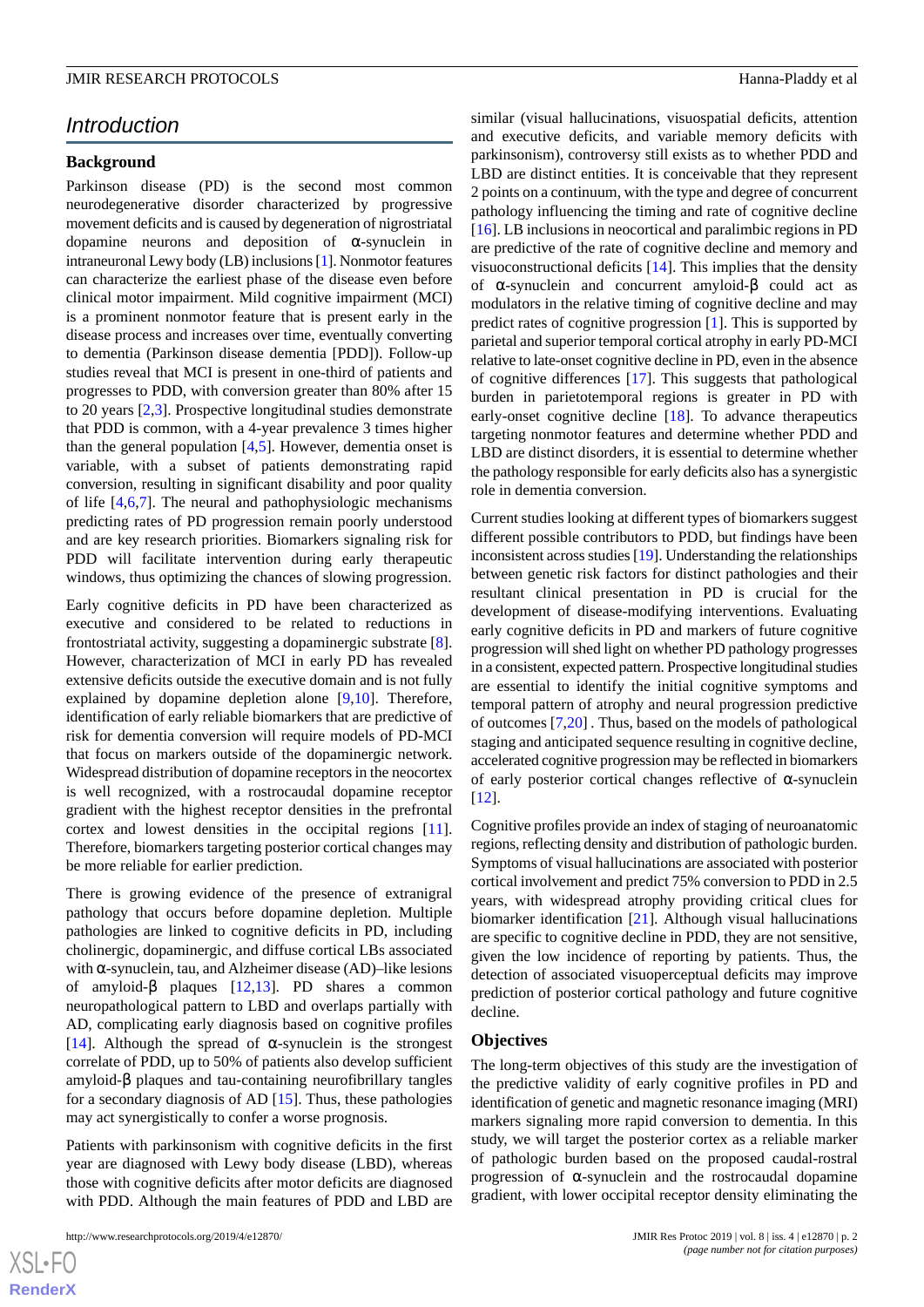effects of dopamine replacement therapy (DRT). Our hypothesis, based on the models of pathologic staging, is that earlier involvement of posterior cortical regions and the dorsal and ventral visual pathways (with or without visual hallucinations) are reliable markers for cognitive progression. To date, there have been few longitudinal and MRI studies focused on biomarker identification signaling cognitive progression in PD. Neuroimaging techniques offer promise in detecting neuronal changes before performance decrements and identifying biomarkers of accelerated cognitive progression.

# *Methods*

#### **Overview**

The primary objective is to investigate the prognostic value of PD-MCI subtypes and genetic variation in predicting the relative risk for progression to dementia utilizing a prospective longitudinal cohort followed for over 4 years. [Tables 1](#page-3-0) and [2](#page-3-1) provide a detailed screening assessment and dependent study measures and timeline. The objectives will be addressed through the following methods: (1) neuropsychological evaluations and novel visuoperceptual tasks will be given annually for 4 years to nondemented PD patients (at baseline), and the predictive validity of visuoperceptual cognitive deficits relative to memory and executive deficits and ideal cutoffs (−1.5 vs −2 SD) for reliable prediction will be determined; (2) an exploratory genetic analysis of how variations in the *SNCA* (α-synuclein), *MAPT* (microtubule-associated tau), and *APOE* (apolipoprotein E) genes influence cognitive progression will be conducted; (3) the utility of task-activated functional magnetic resonance imaging (fMRI) as a probe for the risk for cognitive progression will examine altered posterior cortical networks before clinical manifestation; and (4) the anatomical and regional brain activation patterns predictive of cognitive progression will be determined.

Screening and recruitment will be conducted as outlined with year of testing denoted by 1-4. If we have attrition related to completing the MRI protocol or patients do not return for years 2-4, we will recruit additional patients in year 3 to ensure adequate numbers of patients and converters. The fifth year will be utilized for completion of data collection to account for attrition, image processing, and data analysis.

#### **Patients**

[XSL](http://www.w3.org/Style/XSL)•FO **[RenderX](http://www.renderx.com/)**

Nondemented idiopathic PD patients will be recruited and evaluated in the *on* medication state. The severity of PD will be graded by the Unified Parkinson Disease Rating Scale (UPDRS-III) motor section [[22\]](#page-9-17). Subjects will be asked to provide consent in accordance with Institutional Review Board (IRB) policies and protected by Health Insurance Portability and Accountability Act regulations, and IRB approval has been obtained from the University of Maryland Baltimore (UMB), School of Medicine. We will recruit 120 PD patients who will be evaluated annually for 4 years on neuropsychological and MRI measures in a 5-year study. Patients will be recruited from the University of Maryland School of Medicine as well as through other advertisements to recruit patients from surrounding areas. Our goal is to complete 100 patients, so we

will overrecruit because of anticipated attrition. Potential subjects will be screened, and information regarding the Unified Parkinson's Disease Rating Scale (UPDRS), mood, Activities of Daily Living (ADLs), and Montreal Cognitive Assessment (MoCA) will be acquired to determine the study eligibility [[22,](#page-9-17)[23\]](#page-9-18). The principal investigator is a clinical neuropsychologist who will review the study and the inclusion criteria and will confirm the diagnosis with the study neurologist who will examine all the patients.

#### **Inclusion and Exclusion Criteria**

General and specific inclusion and exclusion criteria for both PD patients and controls are reviewed below.

General criteria: (1) age 50 to 77 years to avoid early-onset PD and (2) no evidence of depression on the Beck Depression Inventory (BDI-II  $>18$  is predictive in mild PD) [[24\]](#page-9-19).

PD criteria: (1) Diagnosis of idiopathic PD based on the presence of 2 cardinal features [\[25\]](#page-9-20), (2) improvement with DRT, (3) minimal or mild disease severity based on the Hoehn and Yahr rating scale of <2.5 and motor UPDRS <30 *on* DRT medications [[22\]](#page-9-17), and (4) normal or MCI cognition based on MoCA screening  $(>21)$  at baseline  $[26]$  $[26]$ .

#### **Exclusion Criteria**

(1) Other neurologic disorder or stroke; (2) dementia (MoCA <21 at baseline) or functional decline on instrumental ADLs related to cognitive deficits [[27\]](#page-10-0); (3) major psychiatric disorder, including alcohol or substance abuse; (4) concurrent, unstable or serious medical condition; (5) major head trauma; (6) chronic use of psychoactive medications; (7) significant dyskinesia on neurological examination; (8) tremor greater than 2 for upper extremities and head tremor greater than 1 based on the MDS-UPDRS on neurological examination; and (9) claustrophobia, pacemaker, neurostimulator, or other implants or other factors that interfere with the ability to lay still in the MRI scanner for 1 hour.

#### **Timeline for Schedule of Assessments**

Study subjects will be enrolled and evaluated annually across 4 years (see [Table 2](#page-3-1) for a detailed timeline of enrollment and schedule of assessments). Neuropsychological, behavioral, and neurological assessments, including the MD-UPDRS motor section III, will be conducted annually. Genetic samples and cognitive activation paradigm will only be conducted at year 1 and utilized as predictors of 4-year outcomes, whereas the remaining MRI measurements will be conducted annually [\(Table](#page-3-1) [2\)](#page-3-1).

#### *Assessments*

#### **Neuropsychological Assessment**

The battery was selected based on the identified PD cognitive deficits and task force recommendations. The battery will include estimates of premorbid verbal intellectual functioning (American New Adult Reading Test) [[28\]](#page-10-1), measures of both verbal and nonverbal memory and attention, and several executive tasks. Memory tests will use equivalent alternative forms across years 1 to 4 to control for practice effects [[29\]](#page-10-2).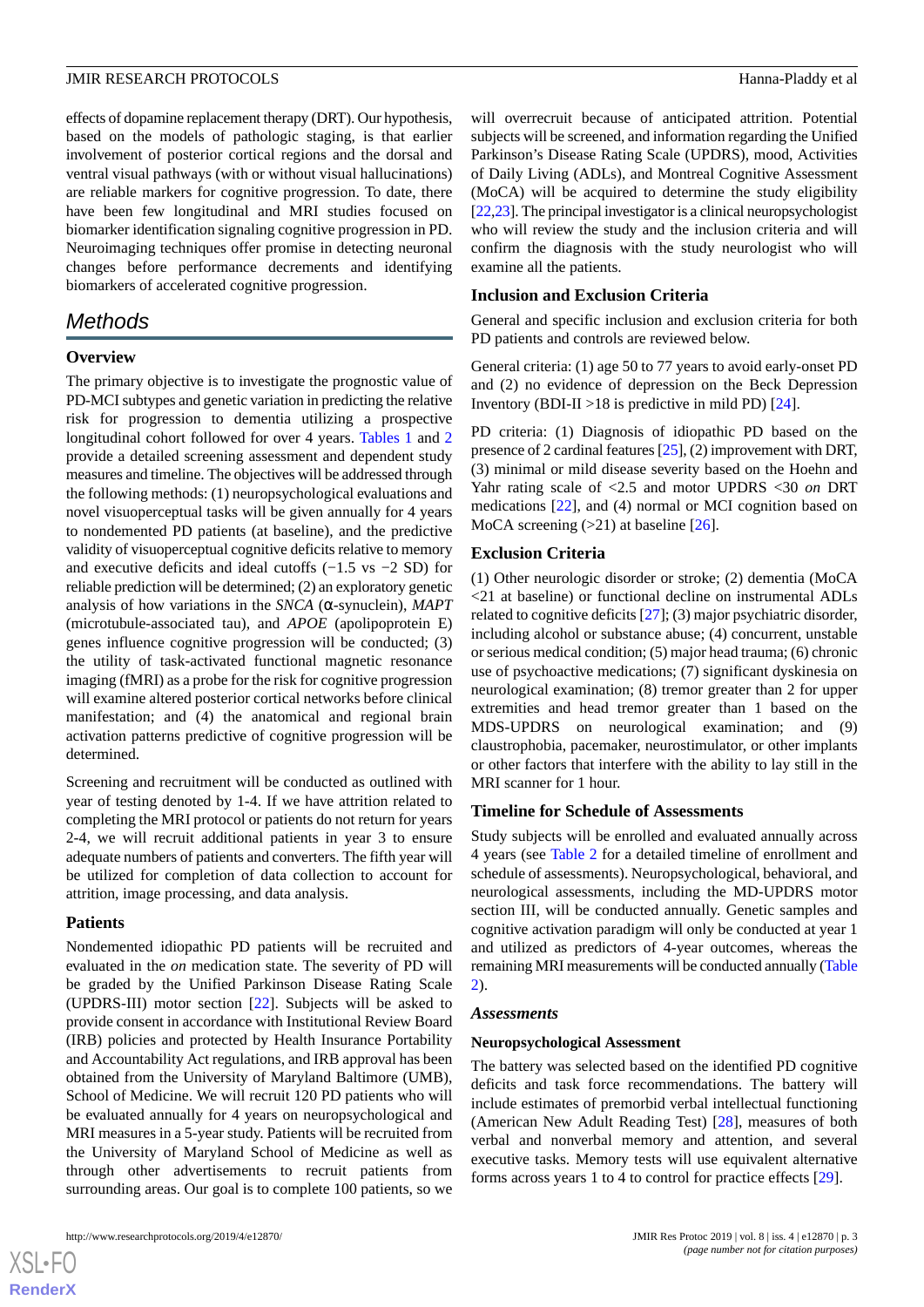# JMIR RESEARCH PROTOCOLS Hanna-Pladdy et al

<span id="page-3-0"></span>**Table 1.** Screening, assessment, and dependent study measures.

| Measures                      | Individual tests                                                                                   |
|-------------------------------|----------------------------------------------------------------------------------------------------|
| Genetic markers               | $SNCA$ ( $\alpha$ -Synuclein), rs356219                                                            |
|                               | <i>MAPTH1/H2</i> haplotypes (microtubule-associated tau), rs1800547                                |
|                               | APOE 2/3/4 alleles (Apolipoprotein E), rs429358 and rs7412                                         |
| Screening                     | Unified Parkinson Disease Rating Scale Motor Section III                                           |
| Behavioral measures           | Montreal Cognitive Assessment                                                                      |
|                               | Beck Depression Inventory II                                                                       |
|                               | <b>Edinburgh Handedness Inventory</b>                                                              |
|                               | <b>Beck Anxiety Inventory</b>                                                                      |
|                               | The Parkinson Disease Sleep Scale                                                                  |
|                               | The Parkinson Disease Questionnaire                                                                |
|                               | Neuropsychiatric Inventory of Psychopathology in Dementia                                          |
|                               | Adelaide Activities Profile                                                                        |
| Neuropsychological assessment | American New Adult Reading Test                                                                    |
|                               | Digit Span and Letter Number Sequencing                                                            |
|                               | Phonemic and Semantic                                                                              |
|                               | Hopkins Verbal Learning Test-Revised                                                               |
|                               | Benton Visuospatial Memory-Test Revised                                                            |
|                               | <b>Boston Naming Test</b>                                                                          |
|                               | Judgment of Line Orientation                                                                       |
|                               | Visual Object and Space Perception                                                                 |
|                               | Visual Form Discrimination                                                                         |
|                               | Stroop Color and Word Test                                                                         |
|                               | Delis Kaplan Executive Function Scale Trails 1-5                                                   |
|                               | Delis Kaplan Executive Function Scale Tower Test                                                   |
|                               | Computerized Version of the Wisconsin Card Sorting Test                                            |
|                               | Finger tapping                                                                                     |
|                               | Grooved pegboard                                                                                   |
| Neuroimaging                  | Cortical thickness; Voxel-based morphometry                                                        |
|                               | resting-state fMRI; Diffusion Tensor Imaging                                                       |
|                               | Task-activated fMRI imaging paradigm—object memory (encoding, immediate and delayed memory recall) |

<span id="page-3-1"></span>

|  |  | <b>Table 2.</b> Timeline of enrollment and schedule of assessments. |  |  |
|--|--|---------------------------------------------------------------------|--|--|
|--|--|---------------------------------------------------------------------|--|--|

| Data Collection Measures                                    | Year 1 | Year 2 | Year 3      | Year 4 |
|-------------------------------------------------------------|--------|--------|-------------|--------|
| Screening and recruitment                                   | $X^a$  | Χ      | $\mathbf b$ |        |
| Unified Parkinson Disease Rating Scale -III (motor section) |        | X      | X           | X      |
| Saliva samples for genetics                                 | Χ      |        |             |        |
| Neuropsychological and behavioral measures                  | X      | X      | X           | X      |
| fMRI Cognitive activation paradigm                          | Χ      |        |             |        |
| Structural MR, rs-fMRI & DTI                                | X      | X      | X           | X      |

<sup>a</sup>Denotes time points when data collection is active.

<sup>b</sup>Not applicable.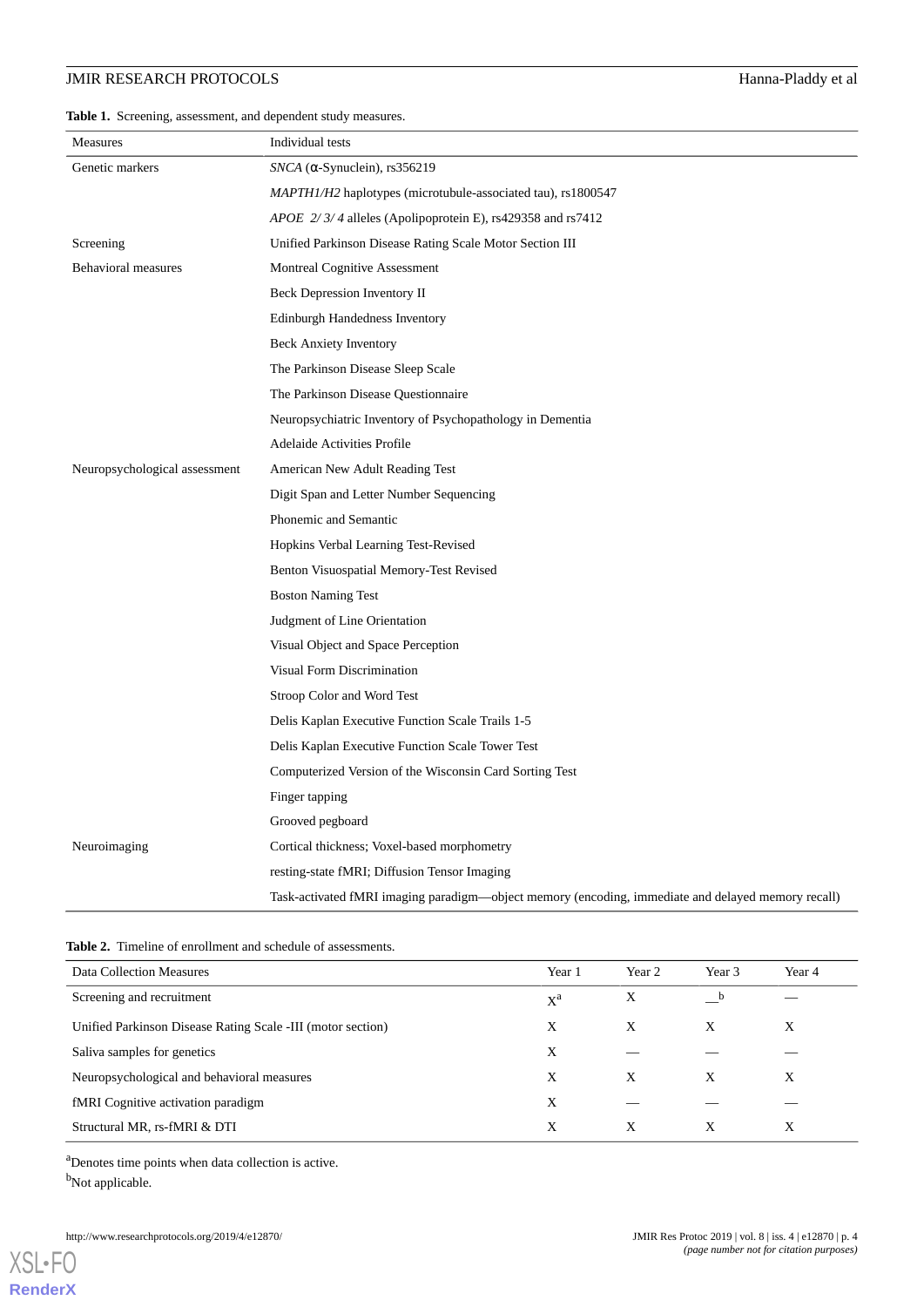#### **Attention**

Visual attention will be evaluated with the Stroop Color-Word test [\[30](#page-10-3)], whereas auditory working memory will be evaluated by the Letter-Number Sequencing and auditory Digit Span backward and forward from the Wechsler Adult Intelligence Scale–Fourth Edition [[31\]](#page-10-4).

#### **Executive Tasks**

A computerized version of the Wisconsin Card Sorting Task [[32\]](#page-10-5) and the Delis Kaplan Executive Functions Scale (Trails and Tower of London) with demonstrated reliability and validity in measuring executive functions will be given [\[33](#page-10-6)].

#### **Language**

Language will be assessed by the Boston Naming Test [[34\]](#page-10-7) and phonemic and semantic fluency.

#### **Memory Tasks**

The Hopkins Verbal Learning Test [[35,](#page-10-8)[36](#page-10-9)] for verbal memory and the Brief Visuospatial Memory Test [[37\]](#page-10-10) will both be utilized in alternative forms across the years*.*

#### **Sensorimotor Tasks**

Motor tasks of speed, precision, and dexterity (finger tapping and grooved pegboard) will be evaluated bilaterally [\[38](#page-10-11)].

#### **Other Measures**

Other measures include evaluation of hallucinations (Neuropsychiatric Inventory [\[39](#page-10-12)] and thought disorder item UPDRS-TD [\[40](#page-10-13)]), mood and anxiety (BDI-II; Beck Anxiety Inventory) [[41,](#page-10-14)[42](#page-10-15)], quality of life (The Parkinson Disease Questionnaire-39]) [[43\]](#page-10-16), and ADLs with the Adelaide Activities Profile, which focuses on instrumental activities [[27\]](#page-10-0).

#### **Visuoperceptual Tasks**

The Judgment of Line Orientation (JLO) task and Benton Visual Form Discrimination tasks will measure visual orientation [\[44](#page-10-17)] and visuoperceptual discrimination [\[45](#page-10-18)]. An abbreviated version of the Visual Object and Space Perception battery will be given to evaluate silhouettes presented in unusual perspectives and progressive silhouettes as well as decision of objects presented in rotated manners [\[46](#page-10-19)]. On the basis of the tasks previously developed in our laboratory in early PD, subjects will be evaluated on *visuoperceptual judgments of equidistance* (judging line lengths and width intervals). Presentation software (Neurobehavioral Systems) [[47\]](#page-10-20) will present the perceptual stimuli (4-second presentation). The first task requires *length estimation* of 2 lines in either a vertical or a horizontal orientation and evaluation of whether they are the *same* or *different*. The second task, *width interval estimation*, compares 2 interval spaces between 3 horizontal lines to determine if they are the *same* or *different*. Subject responses will be entered as same, different, or a miss (failure to respond) by the experimenter. Each task contains 24 trials, randomized for each subject and varied by 3 line lengths (4, 8, and 12 cm) and 4 levels of difficulty (same, easy, difficult, and very difficult).

#### **Genotyping**

Genetic variations will be explored relative to cognitive and neuroimaging progression and 4-year outcomes to determine

the association with cognitive progression. Genotyping for *SNCA* rs356219, *MAPT* H1/H2 haplotypes (rs1800547) *,* and *APOE 2/ 3/ 4* alleles (rs429358 and rs7412) will be conducted using DNA extracted from saliva and performed with TaqMan assays. TaqMan single nucleotide polymorphism assays will extract DNA from saliva samples, and they have been demonstrated to yield comparable results to blood samples but eliminate the need for an invasive procedure, reduce risk, and increase recruitment. To ensure optimal analysis and avoid false-positive amplifications, at least 2 no-template controls will be used per assay. Assays will be conducted by the UMB Center for Innovative Biomedical Resources genetics core facilities.

#### **Imaging Protocol**

Imaging is performed on a Siemens PRISMA 3T MRI scanner using a 64-channel receive head coil. After obtaining scout images in all 3 planes, a high-resolution volumetric sagittal T1-weighted-MPRAGE (TE=2.94 ms, TR=2300 ms, TI=900 ms, flip angle=9° , 1-mm isotropic resolution) is obtained, which serves as the anatomical reference from which regional and whole-brain volumes and cortical thickness are extracted. The total acquisition time for MPRAGE is 5 min and 30 s. Furthermore, 6 sets of fMRI data are then obtained in 2 phases. During the first phase, 2 encoding runs are performed, followed by 2 immediate recall acquisitions. After a delay of 18 min, the second phase consisting of 2 delayed-recall fMRI acquisitions is obtained (see Cognitive Activation Paradigm, [Figure 1](#page-5-0)). Data for fMRI are obtained using a 2-dimensional multiband single-shot T2\*-weighted, echo-planar imaging sequence (TE=30 ms, TR=2000 ms, Flip 90° , 2-mm isotropic resolution) with a multiband acceleration factor of 4 covering the entire brain in the axial plane [\[48](#page-10-21)[-50](#page-10-22)]. Between the immediate-recall and delayed-recall sessions, both diffusion tensor data and rs-fMRI data are acquired. The diffusion tensor images are obtained using a multiband double-refocused spin-echo echo-planar imaging sequence (TE=78 ms, TR=3000 ms) using b-values of 0 and  $2500 \text{ s/mm}^2$  and uniformly sampling the sphere in 136 directions with 5 b=0 acquisitions at an isotropic resolution of 2 mm for a total acquisition time of 7 min and 19 s. rs-fMRI data are obtained using a T2\* gradient echo EPI sequence (TE=30 ms, TR=2000 ms; 300 volumes) also at an isotropic resolution of 2 mm for a total acquisition time of 10 min and 12 s. In addition, fast spin echo-based T2-weighted images (TE=100 ms, TR=5340 ms) and FLAIR images (TE=83 ms, TR=9000 ms; TI=2500 ms) are also obtained.

fMRI and rs-fMRI data will be preprocessed using both AFNI and SPM. Preprocessing includes slice timing correction, registration of all the volumes to the first volume of the time series, spatial blurring (6 mm FWHM), and band-pass filtering  $(0.01 \text{ Hz} < f < 0.1 \text{ Hz})$ . Functional MRI data will be spatially normalized to a common Montreal Neurological Institute (MNI) template. The global signal from the mean BOLD time series from the whole brain mask and the 6 motion-correction parameters will be used as regressors in the model to remove the variance related to nonneuronal contributions and motion.

 $XS$  • FO **[RenderX](http://www.renderx.com/)**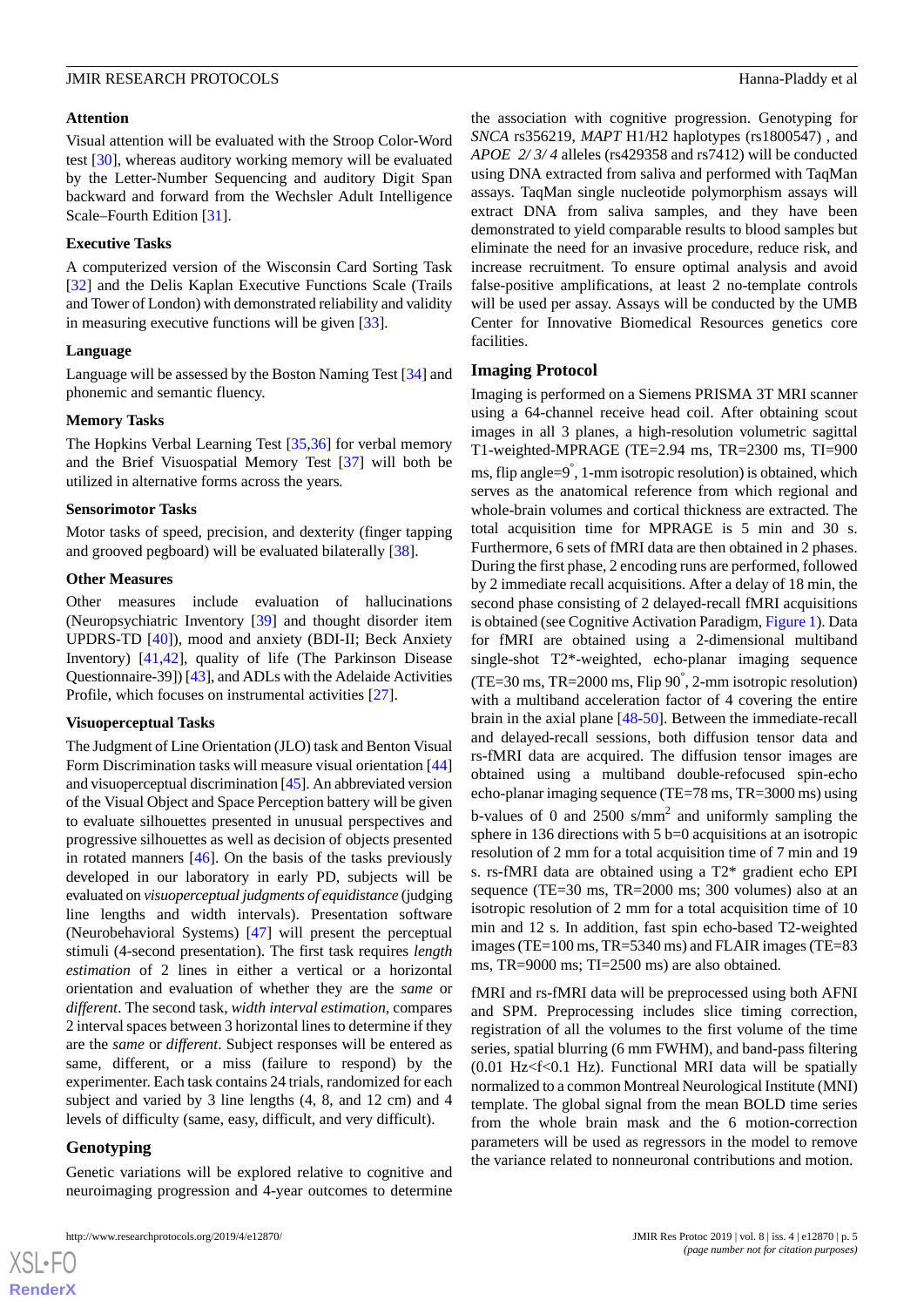<span id="page-5-0"></span>**Figure 1.** Cognitive activation memory paradigm. rs-fMRI: resting-state functional magnetic resonance imaging; DTI: Diffusion Tensor Imaging.



#### **Cognitive Activation Paradigm**

An fMRI event-related object memory task using fractal images will measure BOLD response in PD patients at baseline. Stimuli are based on the object and spatial memory study by Floel et al [[51\]](#page-10-23). Stimuli will be presented on a screen and synchronized with the scanner via an optic relay triggered by the radiofrequency pulse, and responses will be acquired through Presentation software. The paradigm will consist of 6 BOLD sequences (2 for encoding, 2 for immediate recall, and 2 for delayed recall), but with an 18-min delay when structural and rs-fMRI data are acquired [\(Figure 1](#page-5-0)). During object encoding, subjects will view 48 images presented in a fixed block across 2 runs. Each run will include 24 designs presented across 2 trials in 4 blocks of 12 images. Stimulus presentation is 4 seconds for each image (48 secs for each block), followed by 2 baseline fixations separated by repeating 2 figures for 6 times (96 secs) between each of the blocks. Each run will last 8 min and 30 seconds for the encoding condition.

An event-related fMRI paradigm will evaluate immediate and delayed recognition of the 48 designs based on discrimination from 48 foils. Each of the recognition trials will consist of 2 runs with variable 4- to 12-second fixations between each stimulus presented for 4 seconds (runs last 7-8 min and 32 secs). Stimulus presentation order and interstimulus intervals will be randomized across 14 different experiments. Subjects will be instructed to look at the designs presented on the screen and recall whether the designs are old designs (targets) or new designs (foils). Responses and reaction times will be recorded by pressing the key press with their index finger for *yes* or pressing their middle finger for *no*. Data will be analyzed

http://www.researchprotocols.org/2019/4/e12870/ JMIR Res Protoc 2019 | vol. 8 | iss. 4 | e12870 | p. 6

[XSL](http://www.w3.org/Style/XSL)•FO **[RenderX](http://www.renderx.com/)**

separately for *accurate*, *inaccurate*, and *missed responses*. Following encoding, the immediate recognition runs will be collected. An 18-min delay when structural and rs-fMRI are conducted will precede the delayed recognition recall condition.

#### **Resting-State and Voxel-Based Morphometry**

#### *Cortical Thickness*

MPRAGE images will be processed using the pipeline established in Free Surfer [\[52](#page-10-24)]. Cortical thickness from various regions of interest (ROIs) is then determined as the mean of difference between WM and pial surfaces. We will generate an average surface map to which each surface map will be aligned followed by generation of a group difference map.

#### *Connectivity Analysis*

Following the preprocessing steps as described earlier, we will register all the 300 volumes collected for rs-fMRI to the first volume of the time series. As differential head motion between groups can introduce artifacts, we will equate the PD and control groups with a *scrubbing* procedure to remove volumes compromised by motion [\[53](#page-10-25)]. The resting-state series will then be registered to the high-resolution structural images, spatially normalized to standard space using the MNI atlas, and resampled to a spatial resolution of 2.0 mm isotropic and then spatially blurred using a 5-mm Gaussian kernel. The segmented masks (GM, WM, and CSF) created as part of the measurement for cortical atrophy will account for time series variance from the nonneuronal contributions of CSF and WM. In addition, the 6 standard movement parameters from registration will be regressed out of the 4-dimensional data. Graph-theoretic analysis on selected ROIs that are relevant to PD cognition based on our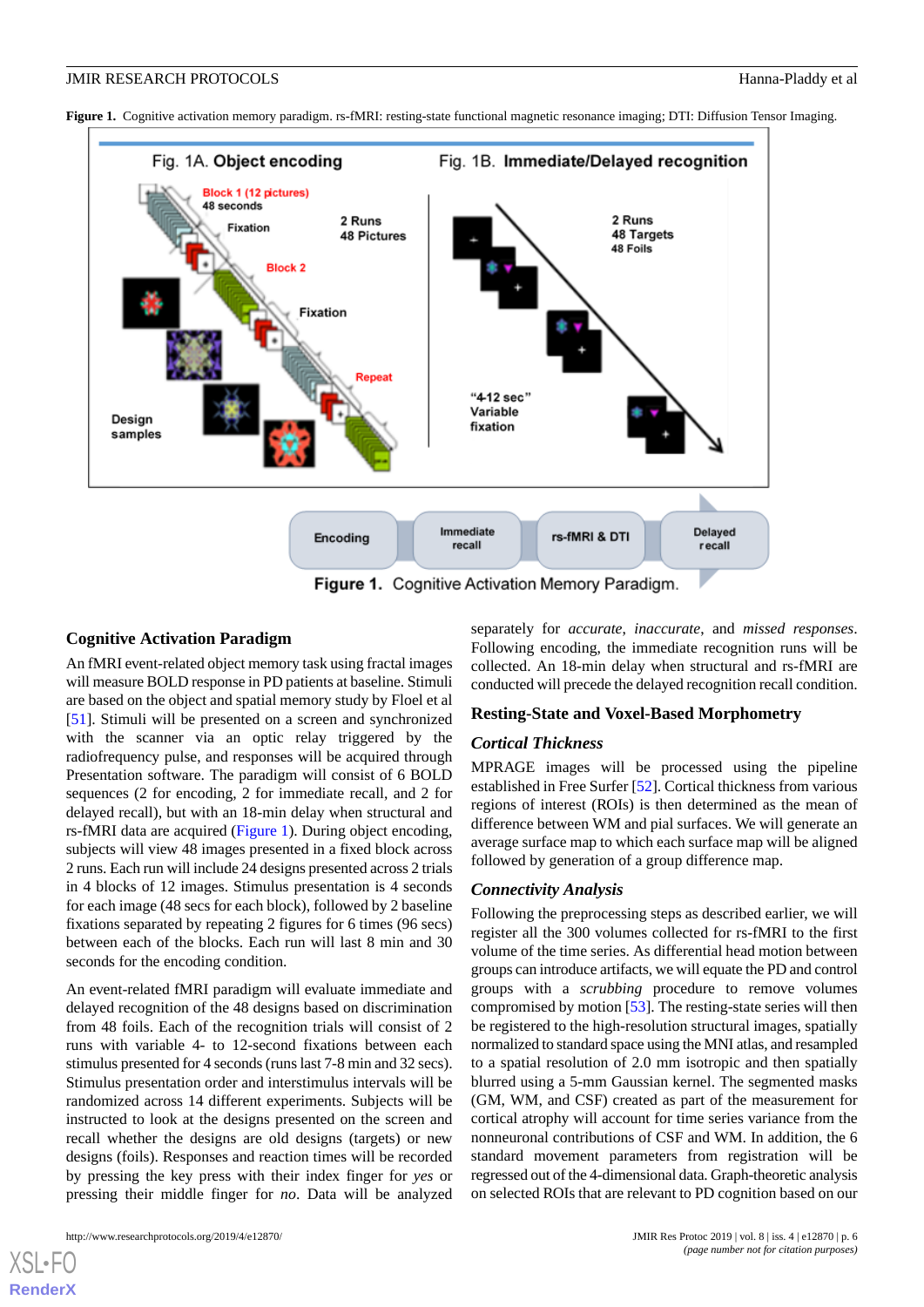hypotheses will be performed and expanded to a more global approach using Graph Analysis Toolbox (GAT) [\[54](#page-10-26)]. The ROI method will consider regions such as *caudate, putamen, cingulate, orbitofrontal, dorsolateral prefrontal cortex (DLPFC), superior and inferior parietal, posterior and anterior visual cortex, superior and medial temporal.* Pairwise correlations between mean BOLD time series using ROIs will be utilized to create functional connectivity matrix followed by the Fisher transformation to z score association matrix. Various topological features of the networks will be captured at the global and regional level such as total connectivity, normalized clustering coefficient, normalized path length, density, global efficiency, and betweenness centrality [\[55](#page-10-27)]. Between-group comparisons will be made using a 2-sample *t*test after correcting for multiple comparisons with significance set at *P*<.05. To determine the relationship of the network topology with cognition, we will correlate all subtests of the neuropsychological and visuoperceptual assessments using the Pearson correlation coefficient comparing PD with normal cognition across 4 years and PD with cognitive progression.

Using a more global approach, we will perform cortical/subcortical parcellation to define 200 brain regions to identify and understand the influence of other networks on PD network topology and to assess whether taking such interactions into account influences predictions in PD outcomes. The extracted time courses from each of these regions will be correlated against one another to produce a 200×200 adjacency (correlation) matrix, followed by the Fischer transformation to z score association matrix. Similar metrics will be extracted as in the case of the limited ROIs described above.

Activation maps from fMRI will be analyzed using statistical parametric methods, and contrasts will be conducted using multiple regression with the General Linear Model, allowing for multiple predictors to be built into the model [[56](#page-10-28)]. Regressors representing the experimental conditions of interest will be modeled with a hemodynamic response function and entered into the multiple regression analysis using both fixed- and random-effects models. Whole-brain statistical analyses will be conducted, and statistical parametric maps will be generated to examine brain regions that differ in activation between the groups and conditions (encoding and immediate and delayed recall). These analyses will be performed in each group separately using a repeated-measures analysis of variance model and then between groups (PD and PD-MCI). We will inspect the entire brain for areas of activation, and areas will be considered significant if they exceed a threshold of q<.001 (False Discovery Rate). We will evaluate the relationship between brain activation and cognition inside and outside the scanner.

# **Statistical Analysis and Power**

A sample of 120 PD patients is planned for this study. On the basis of the experience of longitudinal studies in PD, the attrition (mortality and loss to follow-up) is anticipated at 16% for 4 years. Thus, initial recruitment of 120 patients will yield about 100 subjects after 4 years. On the basis of published data, we estimate 70% PD-NC and 30% PD-MCI patients in our sample, and conversion rates of 60% from NC to MCI and 80% from

 $XS$ -FO **[RenderX](http://www.renderx.com/)** MCI to PDD after 4 years. One of our primary goals is to evaluate progression patterns to determine time-specific differences between groups (NC vs MCI at baseline and PDD vs MCI, MCI vs NC, and PDD vs NC at year 4). Our study will have 80% power to detect medium-to-large average differences across time between the different groups under various within-subject correlations. In terms of predictive models for 4-year outcomes, our study will have 90% power to detect at least 0.86 area under the receiver operating characteristics curve (AUROC) for PDD conversion and 95% power to detect at least 0.74 AUROC for MCI at year 4.

To study differential cognitive progression patterns, generalized estimating equations will be used for describing the longitudinal trajectories of neuropsychological and visuoperceptual performances between PD-NC and MCI groups comparing baseline performance with different time points. The model will provide estimates of PD-MCI versus PD-NC differences at specific time points and longitudinally. Covariates such as age, UPDRS, and visual illusions or hallucinations will be added to the model to enable determination of adjusted differences.

We will investigate the prognostic value of baseline cognition in predicting relative risk for progression to PDD through a multiple logistic regression model. The best combination of baseline measures and covariates included in the prediction model will be selected by the elastic net procedure. Summary statistics of the AUROC will be used to evaluate the predictive power. Sensitivity, specificity, positive predictive value, and negative predictive value will be calculated from the optimal threshold determined by the Youden index. The prediction models will be cross-validated by training and testing methodology.

# *Results*

The project received funding from the National Institutes of Health in August 2017, and data collection began in February 2018. Enrollment is ongoing, and subjects will be evaluated annually for 4 years extended across a 5-year project including data analysis and image processing.

# *Discussion*

# **Overview**

Cardinal features of idiopathic PD include motor symptoms attributed to dopaminergic depletion of the dorsal striatum. Nonmotor features of the disease such as cognitive impairment are common early in the disease process and can dominate in advanced stages, creating significant disability and poor quality of life. Follow-up studies reveal that MCI is present in one-third of the patients and can progress at variable rates to PDD. After 15 to 20 years, more than 80% of patients with MCI are diagnosed with PDD [[2\]](#page-8-1). However, the neural and pathophysiologic mechanisms underlying variable cognitive deficits and their progression in PD remain poorly understood. Cognitive profiles in nondemented early-stage PD can be widespread, extending beyond expected frontostriatal circuitry. Furthermore, DRT can have a paradoxical effect on attention and memory, with evidence for overdosing of nondepleted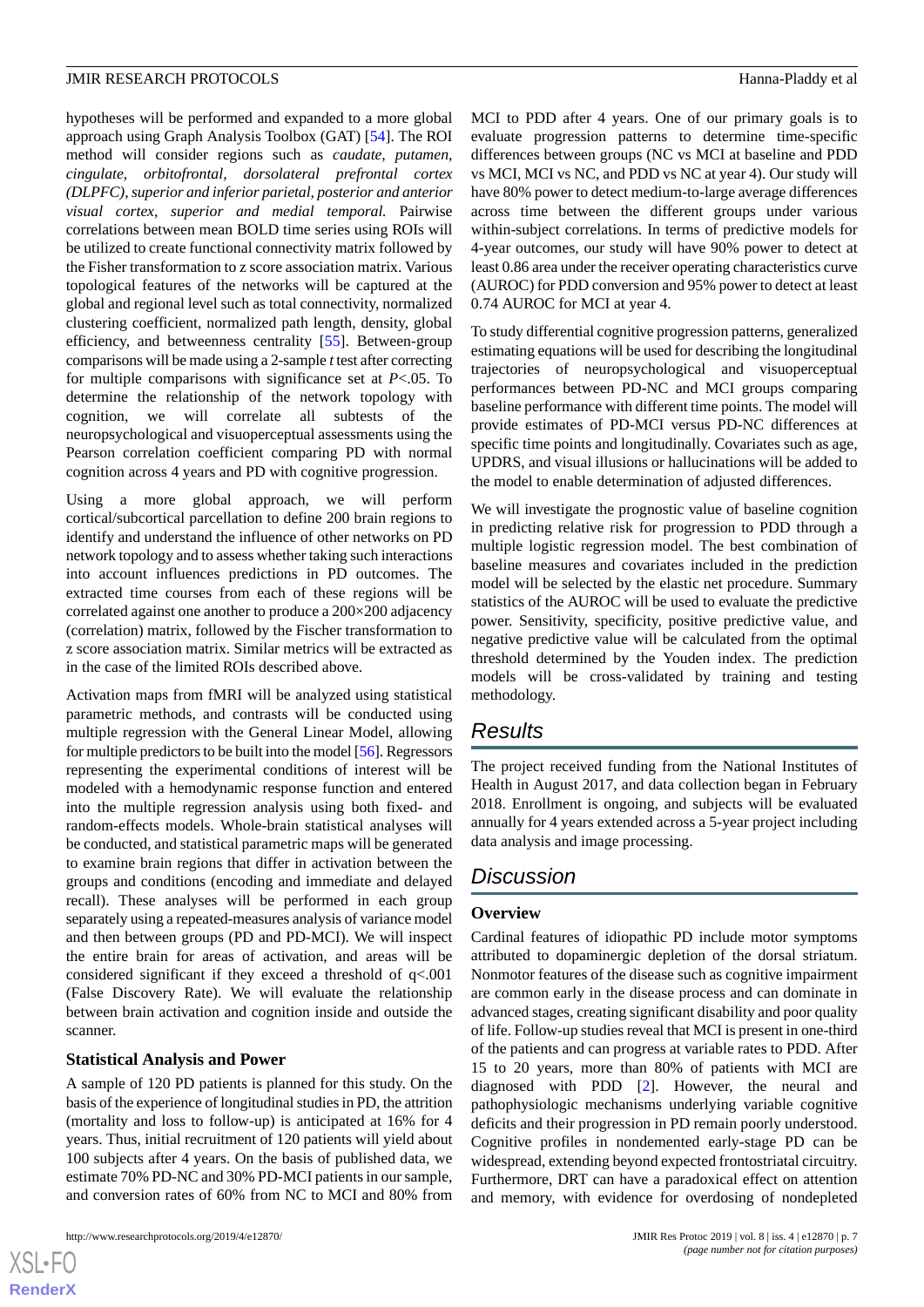ventral striatal circuits early in the disease process, suggesting that these deficits may be unreliable predictors of cognitive progression [\[9](#page-9-4)[,10](#page-9-5)]. PD-MCI is heterogeneous in clinical presentation (executive, memory, and visuospatial), reflecting the presence of extranigral pathology in addition to dopamine. The co-occurrence of LB inclusions  $(\alpha$ -synuclein) and Alzheimer pathology (amyloid-β and tau) is essential for the development of PDD, but the neurobiological basis of PD-MCI is unknown. Density of amyloid-β is predictive of neocortical atrophy, but how the predominate pathology in PDD (α-synuclein) influences clinical features or signals conversion to dementia is unclear.

Our central hypothesis, based on models of pathologic staging, is that earlier involvement of posterior cortical regions and the dorsal and ventral visual pathways (with or without the presence of visual hallucinations) are reliable markers for future cognitive progression. Our strategy toward this overarching goal is to characterize cognitive, genetic, and neural network progression in PD over a 4-year period. This allows evaluation of variable timing of onset and accelerated rates of cognitive progression, reflecting a deviation from expected stages of progression. Prospective longitudinal studies are essential to identify the initial cognitive symptoms and temporal pattern of atrophy and neural progression predictive of outcomes. These studies have been lacking, with overreliance on cross-sectional motor and pathological dementia studies in PD [[7](#page-9-2)[,20](#page-9-15)].

Our project is built on the most recent advances in scientific understanding of cognitive, genetic, and neural markers of PD progression. We will translate this information to clinical applications through the development and validation of novel cognitive and neuroimaging markers that signal onset of PDD. Although the visuoperceptual and posterior cortical changes may not predict conversion in all patients, our model allows simultaneous measurement of other cognitive domains and associated brain regions, thus allowing verification of alternative hypotheses and combinations of cognitive domains.

#### **Cognitive Progression in Parkinson Disease**

The Movement Disorder Task Force guidelines for the diagnosis of PD-MCI are focused on identifying the earliest stage of cognitive impairment by providing PD-specific criteria [\[7](#page-9-2),[20\]](#page-9-15). The heterogeneity in PD-MCI is recognized, with nonamnestic subtype as the most common, but few studies have evaluated PD-MCI subtype and conversion to PDD. In the few studies conducted, many different subtypes have been implicated [[20\]](#page-9-15). In a 5-year longitudinal study, posterior cortical cognitive deficits were associated with PDD [[57\]](#page-11-0). We aim to establish whether early cognitive and genetic profiles and neural network changes before clinical manifestation can be used for the estimation of pathological burden to assess risk for rapid cognitive progression.

#### **Genotyping Cognitive Risk in Parkinson Disease**

There is contradictory evidence regarding  $\alpha$ -synuclein levels in PD and how expression levels might be modified by genetic variability [\[58](#page-11-1)]. As blood α-synuclein levels may not be sensitive early in PD, measures of genetic variation serving a regulatory role might be useful for early prediction [[59\]](#page-11-2).

Variation in the SNCA gene has demonstrated influences on blood and brain and likely influences the expression of α-synuclein in PD expressed by genotype rs356219 [\[58](#page-11-1),[59\]](#page-11-2). Although APOE status does not appear to be associated with PD [\[60](#page-11-3)] and findings have been inconsistent regarding PDD, 2 recent studies reported that the APOE *4* allele predicted cognitive deficits in PD [\[61](#page-11-4)]. The MAPT H1 haplotype is a well-known risk factor for PD, but there have been contradictory findings as to whether it is a risk for rapid cognitive progression in PD [[61\]](#page-11-4). Genetic variation impacts the age of onset and disease risk, with *SNCA* and *MAPT* genes contributing to progression and cognitive impairment [[62\]](#page-11-5). There is also racial genetic variation influencing the risk of PD and presentation, although genetic variation impacting cognition has not been well investigated.

### **Task-Activated Functional Magnetic Resonance Imaging**

This study will evaluate the utility of task-activated fMRI as a probe for the risk of cognitive progression by examining altered posterior cortical networks before clinical manifestation. It remains unclear whether PD-MCI profiles confer a higher risk of conversion to PDD. Frontal executive and posterior cortical cognitive functions have been considered as risks for conversion, whereas the amnestic memory has been a focus in AD prediction. Combining cognitive and neural biomarkers may improve the prediction of conversion to PDD [[63\]](#page-11-6). Task-activated fMRI offers promise for detecting activations during cognitive tasks to identify the salient aspects of subclinical impairment that are predictive of cognitive outcomes. There have been few fMRI biomarker investigations in PD, although 1 study identified overactivation in DLPFC and posterior parietal regions on a subclinical visuospatial task [\[64](#page-11-7)]. However, the predictive nature of these findings is unclear. We have developed a novel fMRI paradigm that targets posterior cortical regions through visuospatial processing and also activates memory regions, allowing for the possibility of more than 1 cognitive profile predicting conversion. BOLD patterns during encoding and immediate and delayed recall of task-activated nonverbal memory will evaluate dorsolateral prefrontal cortex (executive), medial temporal (memory), and occipito-parieto-temporal (visuospatial) activations as predictors for 4-year outcomes. We predict that greater percentage signal change in occipito-parieto-temporal regions during a visuospatial performance at baseline will predict cognitive progression in multiple cognitive domains.

# **Anatomical and Regional Brain Activation Patterns Predictive of Cognitive Progression**

Significant atrophy has been associated with transition from MCI to AD [[65](#page-11-8)[,66](#page-11-9)]. However, there is limited work on cortical thinning in early PD, and no longitudinal studies have evaluated cortical thickness measures as biomarkers signaling rapid cognitive progression in PD [[17,](#page-9-12)[67](#page-11-10)]. Critically important to prediction is evaluating differences in patterns of cortical atrophy based on the timing of onset of cognitive progression. This could reveal an anatomical basis for the timing of cognitive decline, thus elucidating the pathological burden in PD [\[17](#page-9-12)].

 $XS$ -FO **[RenderX](http://www.renderx.com/)**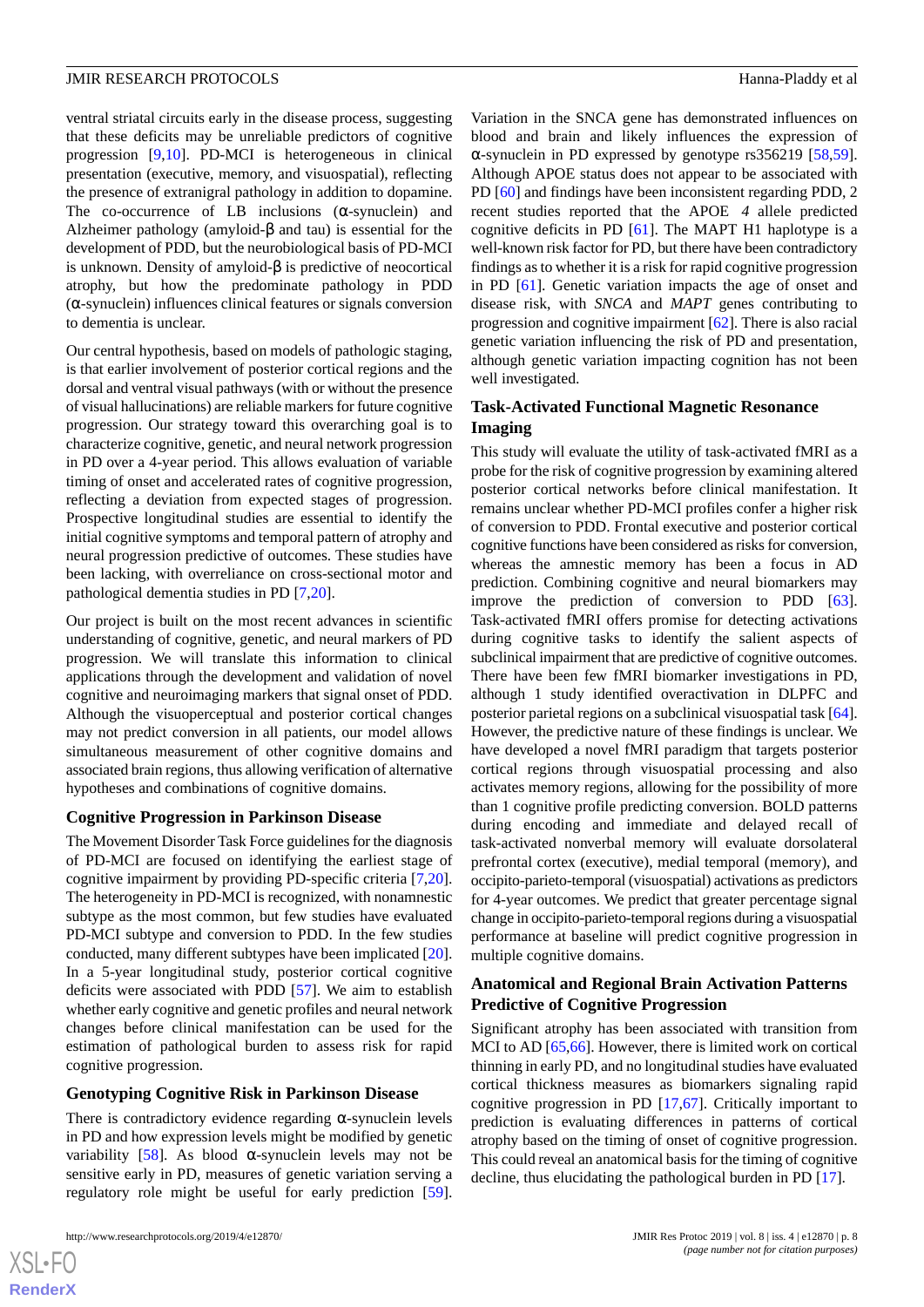There is an increased interest in studying resting-state brain networks to try and understand interactions between disparate brain regions. Rs-fMRI measures the strength of functional interactions between brain regions based on temporal correlations of the spontaneous fluctuations in the resting-state BOLD signal, such that synchronous temporal changes in signal are functionally connected [[68\]](#page-11-11). Rs-fMRI has been used to test the efficiency and strength of large-scale neuronal networks in the absence of a task. Although rs-fMRI has revealed the natural history of amnestic MCI to AD, very little is known about its efficacy as a biomarker in PD [[69](#page-11-12)[,70](#page-11-13)]. Characterizing differences in PD will elucidate temporal changes in functional networks related to relative changes in frontal, medial-temporal, and posterior cortical regions with cognitive progression and provide neural insights into the timing of pathophysiological changes in PD.

Cortical thickness, voxel-based morphometry, and rs-fMRI will characterize the evolution of regional brain degeneration annually for 4 years in PD patients. We predict a higher rate of cortical thinning and decreased functional connectivity in occipito-parieto-temporal regions in PD patients with cognitive progression.

#### **Conclusions**

This project will incorporate specific areas of innovation, including the use of predictive models; inclusion of novel fMRI biomarkers; segregation of motor, executive, and visuoperceptual task demands; and conceptualization of PD progression based on nonmotor features. Making predictions is a critical task in translational medicine and is of great importance for diagnosis, prognosis, and prediction of treatment response [[71](#page-11-14)[,72](#page-11-15)]. Our predictive model will provide a unique contribution by using cognitive, genetic, and neuroimaging markers to characterize cognition in PD. Previous neuroimaging

investigations have focused on PET and SPECT, and there have been few task-activation paradigms developed for PD. The proposed project is innovative in establishing a combined cognitive and fMRI approach for early identification of risk for cognitive progression and to establish the phenotypes of PD connectome using graph theoretic analysis. The proposed project will contribute to a new conceptualization of neurodegeneration in PD. This new framework will include variable rates of onset and progression of both motor and nonmotor features, with recognition that pathology can deviate from expected stages and have accelerated progression.

#### **Summary**

There are significant challenges in PD biomarker development with potential to advance therapeutics, in particular, related to nondopaminergic responsive features of PD. Study findings will address these challenges and provide insight into pathophysiological mechanisms by characterizing heterogeneity in cognitive, genetic, and neural temporal progression. This will contribute to an altered conceptualization of PD and LBD neurodegeneration based on the timing of onset and progression of cognitive deficits relative to structural and functional changes. Currently, there is no reliable biomarker predictive of risk for rapid cognitive decline, and there have been few longitudinal studies of temporal progression. Identifying reliable biomarkers will aid in the early and accurate prediction of risk for PDD and provide objective monitoring and response to treatments in the earliest stage when therapies have their greatest impact. Identification of patients at risk for early cognitive progression will have a high impact on patient management strategies and will facilitate intervention at the earliest stage when treatments can have their greatest impact on progression. Study results will provide a foundation for the development of disease-modifying agents and preventative clinical trials.

# **Acknowledgments**

This project is funded by the National Institutes of Health (BHP R01NS098249) under administrative institutional guidance from the National Institute of Neurological Disorders and Stroke and funding provided by the National Institute of Aging.

#### **Authors' Contributions**

BHP led on writing the manuscript. RG, LJ, and HC were involved in developing the study protocol. All authors participated in the critical review of the methods and read and approved the final manuscript.

#### <span id="page-8-0"></span>**Conflicts of Interest**

<span id="page-8-1"></span>None declared.

#### <span id="page-8-2"></span>**References**

- <span id="page-8-3"></span>1. Halliday GM, Leverenz JB, Schneider JS, Adler CH. The neurobiological basis of cognitive impairment in Parkinson's disease. Mov Disord 2014 Apr 15;29(5):634-650 [\[FREE Full text\]](http://europepmc.org/abstract/MED/24757112) [doi: [10.1002/mds.25857](http://dx.doi.org/10.1002/mds.25857)] [Medline: [24757112](http://www.ncbi.nlm.nih.gov/entrez/query.fcgi?cmd=Retrieve&db=PubMed&list_uids=24757112&dopt=Abstract)]
- 2. Palavra NC, Naismith SL, Lewis SJ. Mild cognitive impairment in Parkinson's disease: a review of current concepts. Neurol Res Int 2013;2013:576091 [\[FREE Full text](https://dx.doi.org/10.1155/2013/576091)] [doi: [10.1155/2013/576091\]](http://dx.doi.org/10.1155/2013/576091) [Medline: [23936650](http://www.ncbi.nlm.nih.gov/entrez/query.fcgi?cmd=Retrieve&db=PubMed&list_uids=23936650&dopt=Abstract)]
- 3. Aarsland D, Bronnick K, Williams-Gray C, Weintraub D, Marder K, Kulisevsky J, et al. Mild cognitive impairment in Parkinson disease: a multicenter pooled analysis. Neurology 2010 Sep 21;75(12):1062-1069 [[FREE Full text](http://europepmc.org/abstract/MED/20855849)] [doi: [10.1212/WNL.0b013e3181f39d0e](http://dx.doi.org/10.1212/WNL.0b013e3181f39d0e)] [Medline: [20855849](http://www.ncbi.nlm.nih.gov/entrez/query.fcgi?cmd=Retrieve&db=PubMed&list_uids=20855849&dopt=Abstract)]
- 4. Aarsland D, Andersen K, Larsen JP, Lolk A, Kragh-Sørensen P. Prevalence and characteristics of dementia in Parkinson disease: an 8-year prospective study. Arch Neurol 2003 Mar;60(3):387-392. [doi: [10.1001/archneur.60.3.387\]](http://dx.doi.org/10.1001/archneur.60.3.387) [Medline: [12633150](http://www.ncbi.nlm.nih.gov/entrez/query.fcgi?cmd=Retrieve&db=PubMed&list_uids=12633150&dopt=Abstract)]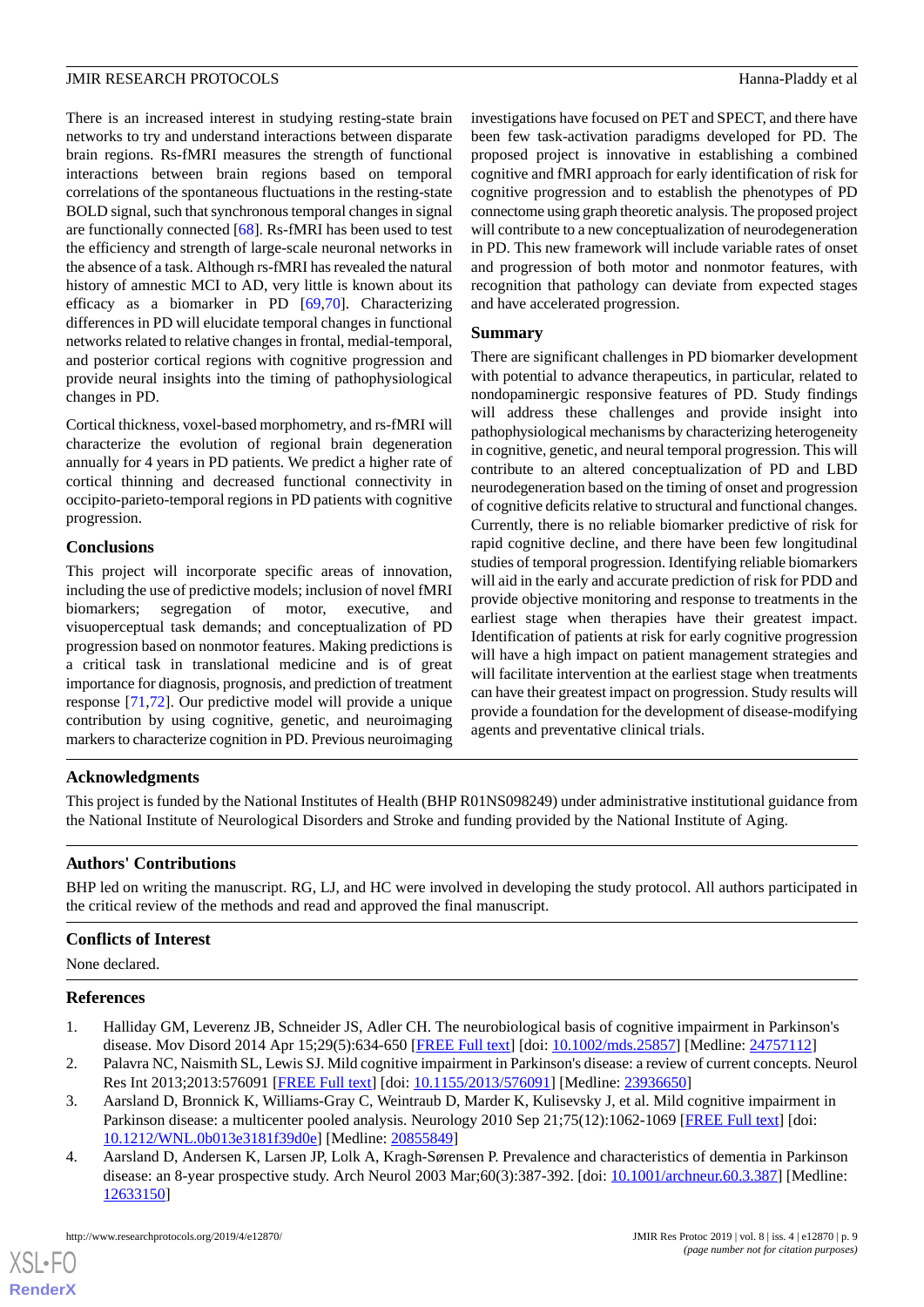### JMIR RESEARCH PROTOCOLS Hanna-Pladdy et al

- <span id="page-9-0"></span>5. Svenningsson P, Westman E, Ballard C, Aarsland D. Cognitive impairment in patients with Parkinson's disease: diagnosis, biomarkers, and treatment. Lancet Neurol 2012 Aug;11(8):697-707. [doi: [10.1016/S1474-4422\(12\)70152-7\]](http://dx.doi.org/10.1016/S1474-4422(12)70152-7) [Medline: [22814541](http://www.ncbi.nlm.nih.gov/entrez/query.fcgi?cmd=Retrieve&db=PubMed&list_uids=22814541&dopt=Abstract)]
- <span id="page-9-2"></span><span id="page-9-1"></span>6. Cosgrove J, Alty JE, Jamieson S. Cognitive impairment in Parkinson's disease. Postgrad Med J 2015 Apr;91(1074):212-220. [doi: [10.1136/postgradmedj-2015-133247](http://dx.doi.org/10.1136/postgradmedj-2015-133247)] [Medline: [25814509](http://www.ncbi.nlm.nih.gov/entrez/query.fcgi?cmd=Retrieve&db=PubMed&list_uids=25814509&dopt=Abstract)]
- 7. Litvan I, Aarsland D, Adler CH, Goldman JG, Kulisevsky J, Mollenhauer B, et al. MDS Task Force on mild cognitive impairment in Parkinson's disease: critical review of PD-MCI. Mov Disord 2011 Aug 15;26(10):1814-1824 [\[FREE Full](http://europepmc.org/abstract/MED/21661055) [text](http://europepmc.org/abstract/MED/21661055)] [doi: [10.1002/mds.23823](http://dx.doi.org/10.1002/mds.23823)] [Medline: [21661055\]](http://www.ncbi.nlm.nih.gov/entrez/query.fcgi?cmd=Retrieve&db=PubMed&list_uids=21661055&dopt=Abstract)
- <span id="page-9-4"></span><span id="page-9-3"></span>8. Lewis SJG, Dove A, Robbins TW, Barker RA, Owen AM. Cognitive impairments in early Parkinson's disease are accompanied by reductions in activity in frontostriatal neural circuitry. J Neurosci 2003 Jul 16;23(15):6351-6356 [\[FREE](http://www.jneurosci.org/cgi/pmidlookup?view=long&pmid=12867520) [Full text\]](http://www.jneurosci.org/cgi/pmidlookup?view=long&pmid=12867520) [doi: [10.1523/JNEUROSCI.23-15-06351.2003\]](http://dx.doi.org/10.1523/JNEUROSCI.23-15-06351.2003) [Medline: [12867520](http://www.ncbi.nlm.nih.gov/entrez/query.fcgi?cmd=Retrieve&db=PubMed&list_uids=12867520&dopt=Abstract)]
- <span id="page-9-5"></span>9. Hanna-Pladdy B, Pahwa R, Lyons KE. Paradoxical effect of dopamine medication on cognition in Parkinson's disease: relationship to side of motor onset. J Int Neuropsychol Soc 2015 Apr;21(4):259-270 [[FREE Full text](http://europepmc.org/abstract/MED/25923830)] [doi: [10.1017/S1355617715000181](http://dx.doi.org/10.1017/S1355617715000181)] [Medline: [25923830](http://www.ncbi.nlm.nih.gov/entrez/query.fcgi?cmd=Retrieve&db=PubMed&list_uids=25923830&dopt=Abstract)]
- <span id="page-9-6"></span>10. Hanna-Pladdy B, Jones K, Cabanban R, Pahwa R, Lyons KE. Predictors of mild cognitive impairment in early-stage Parkinson's disease. Dement Geriatr Cogn Dis Extra 2013 Jan;3(1):168-178 [\[FREE Full text\]](https://www.karger.com?DOI=10.1159/000351421) [doi: [10.1159/000351421](http://dx.doi.org/10.1159/000351421)] [Medline: [23741229](http://www.ncbi.nlm.nih.gov/entrez/query.fcgi?cmd=Retrieve&db=PubMed&list_uids=23741229&dopt=Abstract)]
- <span id="page-9-7"></span>11. Lidow MS, Goldman-Rakic PS, Gallager DW, Rakic P. Distribution of dopaminergic receptors in the primate cerebral cortex: quantitative autoradiographic analysis using [3H]raclopride, [3H]spiperone and [3H]SCH23390. Neuroscience 1991;40(3):657-671. [Medline: [2062437](http://www.ncbi.nlm.nih.gov/entrez/query.fcgi?cmd=Retrieve&db=PubMed&list_uids=2062437&dopt=Abstract)]
- <span id="page-9-8"></span>12. Braak H, del Tredici K, Rüb U, de Vos RA, Steur EN, Braak E. Staging of brain pathology related to sporadic Parkinson's disease. Neurobiol Aging 2003;24(2):197-211. [Medline: [12498954](http://www.ncbi.nlm.nih.gov/entrez/query.fcgi?cmd=Retrieve&db=PubMed&list_uids=12498954&dopt=Abstract)]
- <span id="page-9-9"></span>13. Gomperts SN, Locascio JJ, Rentz D, Santarlasci A, Marquie M, Johnson KA, et al. Amyloid is linked to cognitive decline in patients with Parkinson disease without dementia. Neurology 2013 Jan 1;80(1):85-91 [\[FREE Full text](http://europepmc.org/abstract/MED/23243071)] [doi: [10.1212/WNL.0b013e31827b1a07\]](http://dx.doi.org/10.1212/WNL.0b013e31827b1a07) [Medline: [23243071\]](http://www.ncbi.nlm.nih.gov/entrez/query.fcgi?cmd=Retrieve&db=PubMed&list_uids=23243071&dopt=Abstract)
- <span id="page-9-11"></span><span id="page-9-10"></span>14. Shi M, Huber BR, Zhang J. Biomarkers for cognitive impairment in Parkinson disease. Brain Pathol 2010 May;20(3):660-671 [[FREE Full text](http://europepmc.org/abstract/MED/20522092)] [doi: [10.1111/j.1750-3639.2009.00370.x\]](http://dx.doi.org/10.1111/j.1750-3639.2009.00370.x) [Medline: [20522092\]](http://www.ncbi.nlm.nih.gov/entrez/query.fcgi?cmd=Retrieve&db=PubMed&list_uids=20522092&dopt=Abstract)
- <span id="page-9-12"></span>15. Irwin DJ, Lee VM, Trojanowski JQ. Parkinson's disease dementia: convergence of α-synuclein, tau and amyloid-β pathologies. Nat Rev Neurosci 2013 Sep;14(9):626-636 [\[FREE Full text\]](http://europepmc.org/abstract/MED/23900411) [doi: [10.1038/nrn3549\]](http://dx.doi.org/10.1038/nrn3549) [Medline: [23900411](http://www.ncbi.nlm.nih.gov/entrez/query.fcgi?cmd=Retrieve&db=PubMed&list_uids=23900411&dopt=Abstract)]
- <span id="page-9-13"></span>16. Johansen KK, White LR, Sando SB, Aasly JO. Biomarkers: Parkinson disease with dementia and dementia with Lewy bodies. Parkinsonism Relat Disord 2010 Jun;16(5):307-315. [doi: [10.1016/j.parkreldis.2010.02.015](http://dx.doi.org/10.1016/j.parkreldis.2010.02.015)] [Medline: [20338799](http://www.ncbi.nlm.nih.gov/entrez/query.fcgi?cmd=Retrieve&db=PubMed&list_uids=20338799&dopt=Abstract)]
- 17. Lee JE, Cho KH, Kim M, Sohn YH, Lee PH. The pattern of cortical atrophy in Parkinson's disease with mild cognitive impairment according to the timing of cognitive dysfunction. J Neurol 2012 Mar;259(3):469-473. [doi: [10.1007/s00415-011-6203-x\]](http://dx.doi.org/10.1007/s00415-011-6203-x) [Medline: [21818688](http://www.ncbi.nlm.nih.gov/entrez/query.fcgi?cmd=Retrieve&db=PubMed&list_uids=21818688&dopt=Abstract)]
- <span id="page-9-15"></span><span id="page-9-14"></span>18. Segura B, Baggio HC, Marti MJ, Valldeoriola F, Compta Y, Garcia-Diaz AI, et al. Cortical thinning associated with mild cognitive impairment in Parkinson's disease. Mov Disord 2014 Oct;29(12):1495-1503. [doi: [10.1002/mds.25982](http://dx.doi.org/10.1002/mds.25982)] [Medline: [25100674](http://www.ncbi.nlm.nih.gov/entrez/query.fcgi?cmd=Retrieve&db=PubMed&list_uids=25100674&dopt=Abstract)]
- <span id="page-9-16"></span>19. Monchi O, Hanganu A, Bellec P. Markers of cognitive decline in PD: the case for heterogeneity. Parkinsonism Relat Disord 2016 Mar;24:8-14. [doi: [10.1016/j.parkreldis.2016.01.002](http://dx.doi.org/10.1016/j.parkreldis.2016.01.002)] [Medline: [26774536\]](http://www.ncbi.nlm.nih.gov/entrez/query.fcgi?cmd=Retrieve&db=PubMed&list_uids=26774536&dopt=Abstract)
- <span id="page-9-17"></span>20. Litvan I, Goldman JG, Tröster AI, Schmand BA, Weintraub D, Petersen RC, et al. Diagnostic criteria for mild cognitive impairment in Parkinson's disease: movement Disorder Society Task Force guidelines. Mov Disord 2012 Mar;27(3):349-356 [[FREE Full text](http://europepmc.org/abstract/MED/22275317)] [doi: [10.1002/mds.24893\]](http://dx.doi.org/10.1002/mds.24893) [Medline: [22275317\]](http://www.ncbi.nlm.nih.gov/entrez/query.fcgi?cmd=Retrieve&db=PubMed&list_uids=22275317&dopt=Abstract)
- <span id="page-9-18"></span>21. Ibarretxe-Bilbao N, Ramirez-Ruiz B, Junque C, Marti MJ, Valldeoriola F, Bargallo N, et al. Differential progression of brain atrophy in Parkinson's disease with and without visual hallucinations. J Neurol Neurosurg Psychiatry 2010 Jun;81(6):650-657. [doi: [10.1136/jnnp.2009.179655](http://dx.doi.org/10.1136/jnnp.2009.179655)] [Medline: [19965847](http://www.ncbi.nlm.nih.gov/entrez/query.fcgi?cmd=Retrieve&db=PubMed&list_uids=19965847&dopt=Abstract)]
- <span id="page-9-19"></span>22. Fahn S, Elton RL. Unified Parkinson's Disease Rating Scale. In: Fahn S, Madsen CD, Calne DB, Goldstein M, editors. Recent Developments in Parkinson's Disease. Florham Park, NJ: Macmillan Helathcare Information; 1987.
- <span id="page-9-20"></span>23. Kandiah N, Zhang A, Cenina AR, Au WL, Nadkarni N, Tan LC. Montreal Cognitive Assessment for the screening and prediction of cognitive decline in early Parkinson's disease. Parkinsonism Relat Disord 2014 Nov;20(11):1145-1148. [doi: [10.1016/j.parkreldis.2014.08.002\]](http://dx.doi.org/10.1016/j.parkreldis.2014.08.002) [Medline: [25176439](http://www.ncbi.nlm.nih.gov/entrez/query.fcgi?cmd=Retrieve&db=PubMed&list_uids=25176439&dopt=Abstract)]
- <span id="page-9-21"></span>24. Silberman CD, Laks J, Capitão CF, Rodrigues CS, Moreira I, Engelhardt E. Recognizing depression in patients with Parkinson's disease: accuracy and specificity of two depression rating scale. Arq Neuropsiquiatr 2006 Jun;64(2B):407-411 [[FREE Full text](http://www.scielo.br/scielo.php?script=sci_arttext&pid=S0004-282X2006000300011&lng=en&nrm=iso&tlng=en)] [doi: [10.1590/S0004-282X2006000300011\]](http://dx.doi.org/10.1590/S0004-282X2006000300011) [Medline: [16917610\]](http://www.ncbi.nlm.nih.gov/entrez/query.fcgi?cmd=Retrieve&db=PubMed&list_uids=16917610&dopt=Abstract)
- 25. Gelb DJ, Oliver E, Gilman S. Diagnostic criteria for Parkinson disease. Arch Neurol 1999 Jan;56(1):33-39. [Medline: [9923759\]](http://www.ncbi.nlm.nih.gov/entrez/query.fcgi?cmd=Retrieve&db=PubMed&list_uids=9923759&dopt=Abstract)
- 26. Dalrymple-Alford JC, MacAskill MR, Nakas CT, Livingston L, Graham C, Crucian GP, et al. The MoCA: well-suited screen for cognitive impairment in Parkinson disease. Neurology 2010 Nov 9;75(19):1717-1725. [doi: [10.1212/WNL.0b013e3181fc29c9\]](http://dx.doi.org/10.1212/WNL.0b013e3181fc29c9) [Medline: [21060094\]](http://www.ncbi.nlm.nih.gov/entrez/query.fcgi?cmd=Retrieve&db=PubMed&list_uids=21060094&dopt=Abstract)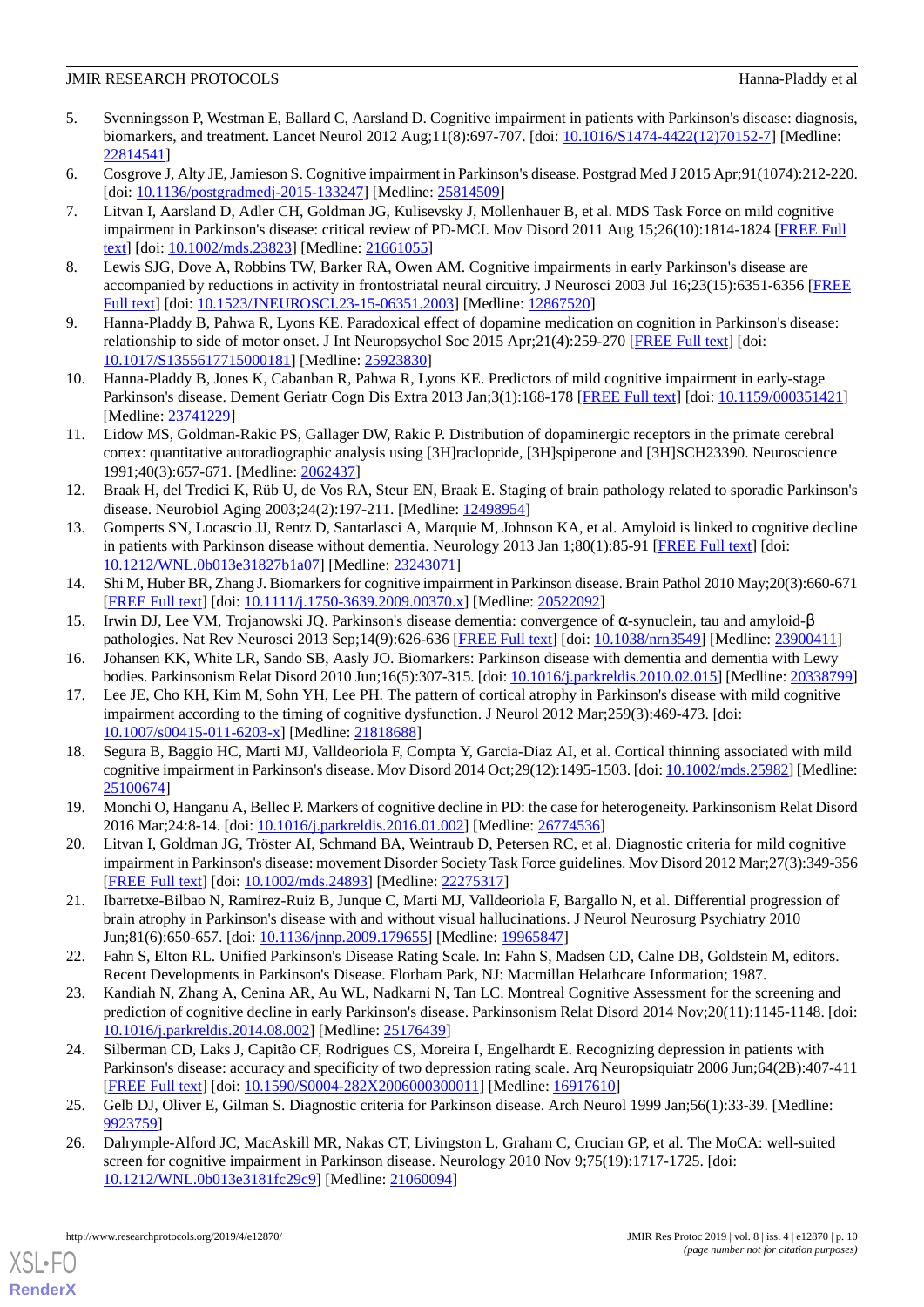- <span id="page-10-0"></span>27. Clark MS, Bond MJ. The Adelaide Activities Profile: a measure of the life-style activities of elderly people. Aging (Milano) 1995 Aug;7(4):174-184. [doi: [10.1007/BF03340119\]](http://dx.doi.org/10.1007/BF03340119) [Medline: [8541368](http://www.ncbi.nlm.nih.gov/entrez/query.fcgi?cmd=Retrieve&db=PubMed&list_uids=8541368&dopt=Abstract)]
- <span id="page-10-2"></span><span id="page-10-1"></span>28. Grober E, Sliwinski M. Development and validation of a model for estimating premorbid verbal intelligence in the elderly. J Clin Exp Neuropsychol 1991 Nov;13(6):933-949. [doi: [10.1080/01688639108405109\]](http://dx.doi.org/10.1080/01688639108405109) [Medline: [1779032](http://www.ncbi.nlm.nih.gov/entrez/query.fcgi?cmd=Retrieve&db=PubMed&list_uids=1779032&dopt=Abstract)]
- <span id="page-10-3"></span>29. Benedict RH, Zgaljardic DJ. Practice effects during repeated administrations of memory tests with and without alternate forms. J Clin Exp Neuropsychol 1998 Jun;20(3):339-352. [doi: [10.1076/jcen.20.3.339.822](http://dx.doi.org/10.1076/jcen.20.3.339.822)] [Medline: [9845161](http://www.ncbi.nlm.nih.gov/entrez/query.fcgi?cmd=Retrieve&db=PubMed&list_uids=9845161&dopt=Abstract)]
- <span id="page-10-4"></span>30. Golden C. Stroop Color and Word Test. Wood Dale, IL: Stoelting Co; 1976.
- <span id="page-10-5"></span>31. Wechsler D. Wechsler Adult Intelligence Scale - Fourth Edition. San Antonio TX: Pearson; 2008.
- <span id="page-10-6"></span>32. Grant DA, Berg E. A behavioral analysis of degree of reinforcement and ease of shifting to new responses in a Weigl-type card-sorting problem. J Exp Psychol 1948 Jun;38(4):404-411. [doi: [10.1037/h0059831\]](http://dx.doi.org/10.1037/h0059831) [Medline: [18874598](http://www.ncbi.nlm.nih.gov/entrez/query.fcgi?cmd=Retrieve&db=PubMed&list_uids=18874598&dopt=Abstract)]
- <span id="page-10-7"></span>33. Delis DC, Kramer JH, Kaplan E, Holdnack J. Reliability and validity of the Delis-Kaplan Executive Function System: an update. J Int Neuropsychol Soc 2004 Mar;10(2):301-303. [doi: [10.1017/S1355617704102191](http://dx.doi.org/10.1017/S1355617704102191)] [Medline: [15012851\]](http://www.ncbi.nlm.nih.gov/entrez/query.fcgi?cmd=Retrieve&db=PubMed&list_uids=15012851&dopt=Abstract)
- <span id="page-10-8"></span>34. Kaplan E, Goodglass H, Weintraub S. Boston Naming Test. Philadelphia: Lee & Febiger; 1983.
- <span id="page-10-9"></span>35. Benedict R, Schretlen D, Groninger L, Brandt J. Hopkins Verbal Learning Test–Revised: normative data and analysis of inter-form and test-retest reliability. Clin NeuropsychoL 2010 Aug 9;12(1):43-55. [doi: [10.1076/clin.12.1.43.1726\]](http://dx.doi.org/10.1076/clin.12.1.43.1726)
- <span id="page-10-10"></span>36. Brandt J. The Hopkins Verbal Learning Test: development of a new memory test with six equivalent forms. Clin Neuropsychol 1991 Apr 1;5(2):125-142. [doi: [10.1080/13854049108403297](http://dx.doi.org/10.1080/13854049108403297)]
- <span id="page-10-12"></span><span id="page-10-11"></span>37. Benedict R. Visuospatial Memory Test - Revised Professional Manual. Odessa FL: Psychological Assessment Resources, Inc; 1997.
- 38. Reitan R, Wolfson D. Halstead-Reitan Neuropsychological Battery. Tuscon, AZ: Neuropsychology Press; 1993.
- <span id="page-10-13"></span>39. Kaufer DI, Cummings JL, Ketchel P, Smith V, MacMillan A, Shelley T, et al. Validation of the NPI-Q, a brief clinical form of the Neuropsychiatric Inventory. J Neuropsychiatry Clin Neurosci 2000;12(2):233-239. [doi: [10.1176/jnp.12.2.233](http://dx.doi.org/10.1176/jnp.12.2.233)] [Medline: [11001602](http://www.ncbi.nlm.nih.gov/entrez/query.fcgi?cmd=Retrieve&db=PubMed&list_uids=11001602&dopt=Abstract)]
- <span id="page-10-15"></span><span id="page-10-14"></span>40. Hipp G, Diederich NJ, Pieria V, Vaillant M. Primary vision and facial emotion recognition in early Parkinson's disease. J Neurol Sci 2014 Mar 15;338(1-2):178-182 [\[FREE Full text\]](https://linkinghub.elsevier.com/retrieve/pii/S0022-510X(14)00004-5) [doi: [10.1016/j.jns.2013.12.047\]](http://dx.doi.org/10.1016/j.jns.2013.12.047) [Medline: [24484973\]](http://www.ncbi.nlm.nih.gov/entrez/query.fcgi?cmd=Retrieve&db=PubMed&list_uids=24484973&dopt=Abstract)
- <span id="page-10-16"></span>41. Beck A, Steer RA, Brown G. Manual for the Beck Depression Inventory-II. San Antonio, TX: Psychological Corporation; 1996.
- <span id="page-10-17"></span>42. Beck AT, Epstein N, Brown G, Steer RA. An inventory for measuring clinical anxiety: psychometric properties. J Consult Clin Psychol 1988 Dec;56(6):893-897. [doi: [10.1037/0022-006X.56.6.893](http://dx.doi.org/10.1037/0022-006X.56.6.893)] [Medline: [3204199](http://www.ncbi.nlm.nih.gov/entrez/query.fcgi?cmd=Retrieve&db=PubMed&list_uids=3204199&dopt=Abstract)]
- <span id="page-10-18"></span>43. Jenkinson C, Fitzpatrick R, Peto V, Greenhall R, Hyman N. The Parkinson's Disease Questionnaire (PDQ-39): development and validation of a Parkinson's disease summary index score. Age Ageing 1997 Sep;26(5):353-357. [Medline: [9351479](http://www.ncbi.nlm.nih.gov/entrez/query.fcgi?cmd=Retrieve&db=PubMed&list_uids=9351479&dopt=Abstract)]
- <span id="page-10-19"></span>44. Benton A, Hannay HJ, Varney NR. Visual perception of line direction in patients with unilateral brain disease. Neurology 1975 Oct;25(10):907-910. [doi: [10.1212/WNL.25.10.907\]](http://dx.doi.org/10.1212/WNL.25.10.907) [Medline: [1237101\]](http://www.ncbi.nlm.nih.gov/entrez/query.fcgi?cmd=Retrieve&db=PubMed&list_uids=1237101&dopt=Abstract)
- <span id="page-10-21"></span><span id="page-10-20"></span>45. Campo P, Morales M. Reliability and normative data for the Benton Visual Form Discrimination Test. Clin Neuropsychol 2003 May;17(2):220-225. [doi: [10.1076/clin.17.2.220.16504\]](http://dx.doi.org/10.1076/clin.17.2.220.16504) [Medline: [13680429](http://www.ncbi.nlm.nih.gov/entrez/query.fcgi?cmd=Retrieve&db=PubMed&list_uids=13680429&dopt=Abstract)]
- 46. Warrington E, James M. Visual Object and Space Perception Battery. Bury St Edmunds (UK): Thames Valley Test Company; 1991.
- 47. Neurobehavioral Systems. URL: <http://www.neurobs.com/> [accessed 2019-03-26] [\[WebCite Cache ID 779fpDU84\]](http://www.webcitation.org/

                 779fpDU84)
- <span id="page-10-22"></span>48. Moeller S, Yacoub E, Olman CA, Auerbach E, Strupp J, Harel N, et al. Multiband multislice GE-EPI at 7 tesla, with 16-fold acceleration using partial parallel imaging with application to high spatial and temporal whole-brain fMRI. Magn Reson Med 2010 May;63(5):1144-1153 [[FREE Full text\]](https://doi.org/10.1002/mrm.22361) [doi: [10.1002/mrm.22361\]](http://dx.doi.org/10.1002/mrm.22361) [Medline: [20432285\]](http://www.ncbi.nlm.nih.gov/entrez/query.fcgi?cmd=Retrieve&db=PubMed&list_uids=20432285&dopt=Abstract)
- <span id="page-10-23"></span>49. Setsompop K, Gagoski BA, Polimeni JR, Witzel T, Wedeen VJ, Wald LL. Blipped-controlled aliasing in parallel imaging for simultaneous multislice echo planar imaging with reduced g-factor penalty. Magn Reson Med 2012 May;67(5):1210-1224 [[FREE Full text](https://doi.org/10.1002/mrm.23097)] [doi: [10.1002/mrm.23097](http://dx.doi.org/10.1002/mrm.23097)] [Medline: [21858868\]](http://www.ncbi.nlm.nih.gov/entrez/query.fcgi?cmd=Retrieve&db=PubMed&list_uids=21858868&dopt=Abstract)
- <span id="page-10-25"></span><span id="page-10-24"></span>50. Xu J, Moeller S, Auerbach EJ, Strupp J, Smith SM, Feinberg DA, et al. Evaluation of slice accelerations using multiband echo planar imaging at 3 T. Neuroimage 2013 Dec;83:991-1001 [[FREE Full text](http://europepmc.org/abstract/MED/23899722)] [doi: [10.1016/j.neuroimage.2013.07.055](http://dx.doi.org/10.1016/j.neuroimage.2013.07.055)] [Medline: [23899722](http://www.ncbi.nlm.nih.gov/entrez/query.fcgi?cmd=Retrieve&db=PubMed&list_uids=23899722&dopt=Abstract)]
- <span id="page-10-26"></span>51. Floel A, Poeppel D, Buffalo EA, Braun A, Wu CW, Seo H, et al. Prefrontal cortex asymmetry for memory encoding of words and abstract shapes. Cereb Cortex 2004 Apr;14(4):404-409. [doi: [10.1093/cercor/bhh002\]](http://dx.doi.org/10.1093/cercor/bhh002) [Medline: [15028644](http://www.ncbi.nlm.nih.gov/entrez/query.fcgi?cmd=Retrieve&db=PubMed&list_uids=15028644&dopt=Abstract)]
- <span id="page-10-27"></span>52. FreeSurfer. URL:<http://surfer.nmr.mgh.harvard.edu/>
- <span id="page-10-28"></span>53. Power JD, Barnes KA, Snyder AZ, Schlaggar BL, Petersen SE. Spurious but systematic correlations in functional connectivity MRI networks arise from subject motion. Neuroimage 2012 Feb 1;59(3):2142-2154 [[FREE Full text](http://europepmc.org/abstract/MED/22019881)] [doi: [10.1016/j.neuroimage.2011.10.018\]](http://dx.doi.org/10.1016/j.neuroimage.2011.10.018) [Medline: [22019881\]](http://www.ncbi.nlm.nih.gov/entrez/query.fcgi?cmd=Retrieve&db=PubMed&list_uids=22019881&dopt=Abstract)
- 54. NITRC. GAT: Graph Analysis Toolbox URL: <https://www.nitrc.org/projects/gat/> [accessed 2019-03-26] [\[WebCite Cache](http://www.webcitation.org/

                 779jPAeiD) [ID 779jPAeiD\]](http://www.webcitation.org/

                                779jPAeiD)
- 55. Rubinov M, Sporns O. Complex network measures of brain connectivity: uses and interpretations. Neuroimage 2010 Sep;52(3):1059-1069. [doi: [10.1016/j.neuroimage.2009.10.003\]](http://dx.doi.org/10.1016/j.neuroimage.2009.10.003) [Medline: [19819337](http://www.ncbi.nlm.nih.gov/entrez/query.fcgi?cmd=Retrieve&db=PubMed&list_uids=19819337&dopt=Abstract)]
- 56. Chen G, Saad ZS, Britton JC, Pine DS, Cox RW. Linear mixed-effects modeling approach to FMRI group analysis. Neuroimage 2013 Jun;73:176-190 [[FREE Full text\]](http://europepmc.org/abstract/MED/23376789) [doi: [10.1016/j.neuroimage.2013.01.047\]](http://dx.doi.org/10.1016/j.neuroimage.2013.01.047) [Medline: [23376789](http://www.ncbi.nlm.nih.gov/entrez/query.fcgi?cmd=Retrieve&db=PubMed&list_uids=23376789&dopt=Abstract)]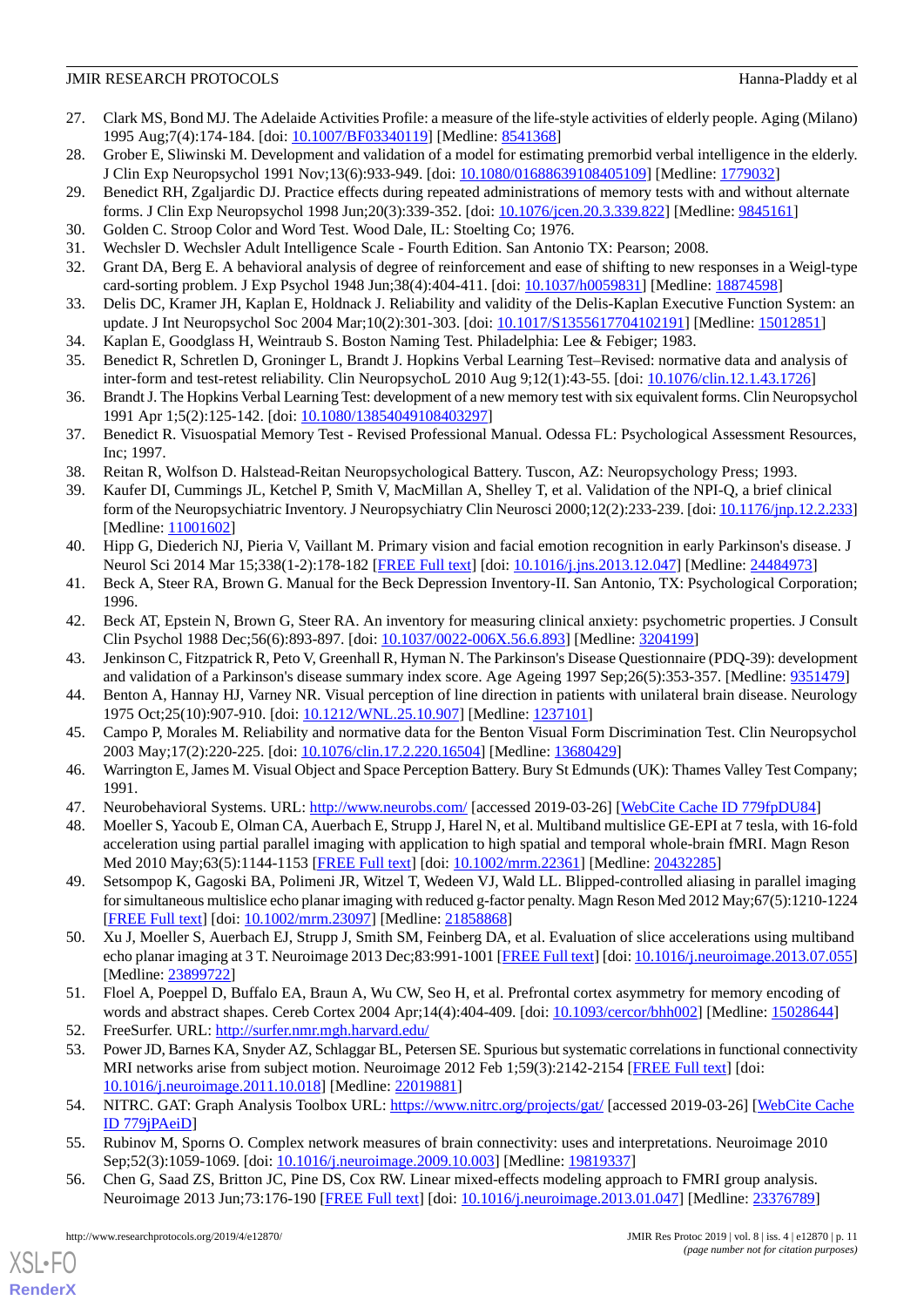- <span id="page-11-0"></span>57. Williams-Gray CH, Mason SL, Evans JR, Foltynie T, Brayne C, Robbins TW, et al. The CamPaIGN study of Parkinson's disease: 10-year outlook in an incident population-based cohort. J Neurol Neurosurg Psychiatry 2013 Nov;84(11):1258-1264. [doi: [10.1136/jnnp-2013-305277\]](http://dx.doi.org/10.1136/jnnp-2013-305277) [Medline: [23781007](http://www.ncbi.nlm.nih.gov/entrez/query.fcgi?cmd=Retrieve&db=PubMed&list_uids=23781007&dopt=Abstract)]
- <span id="page-11-1"></span>58. Fuchs J, Tichopad A, Golub Y, Munz M, Schweitzer KJ, Wolf B, et al. Genetic variability in the SNCA gene influences alpha-synuclein levels in the blood and brain. FASEB J 2008 May;22(5):1327-1334. [doi: [10.1096/fj.07-9348com\]](http://dx.doi.org/10.1096/fj.07-9348com) [Medline: [18162487](http://www.ncbi.nlm.nih.gov/entrez/query.fcgi?cmd=Retrieve&db=PubMed&list_uids=18162487&dopt=Abstract)]
- <span id="page-11-3"></span><span id="page-11-2"></span>59. Maraganore DM, de Andrade M, Elbaz A, Farrer MJ, Ioannidis JP, Krüger R, Genetic Epidemiology of Parkinson's Disease (GEO-PD) Consortium. Collaborative analysis of alpha-synuclein gene promoter variability and Parkinson disease. J Am Med Assoc 2006 Aug 9;296(6):661-670. [doi: [10.1001/jama.296.6.661\]](http://dx.doi.org/10.1001/jama.296.6.661) [Medline: [16896109](http://www.ncbi.nlm.nih.gov/entrez/query.fcgi?cmd=Retrieve&db=PubMed&list_uids=16896109&dopt=Abstract)]
- <span id="page-11-4"></span>60. Federoff M, Jimenez-Rolando B, Nalls MA, Singleton AB. A large study reveals no association between APOE and Parkinson's disease. Neurobiol Dis 2012 May;46(2):389-392 [\[FREE Full text](http://europepmc.org/abstract/MED/22349451)] [doi: [10.1016/j.nbd.2012.02.002\]](http://dx.doi.org/10.1016/j.nbd.2012.02.002) [Medline: [22349451](http://www.ncbi.nlm.nih.gov/entrez/query.fcgi?cmd=Retrieve&db=PubMed&list_uids=22349451&dopt=Abstract)]
- <span id="page-11-5"></span>61. Mata IF, Leverenz JB, Weintraub D, Trojanowski JQ, Hurtig HI, Van Deerlin VM, et al. APOE, MAPT, and SNCA genes and cognitive performance in Parkinson disease. JAMA Neurol 2014 Nov;71(11):1405-1412 [[FREE Full text](http://europepmc.org/abstract/MED/25178429)] [doi: [10.1001/jamaneurol.2014.1455\]](http://dx.doi.org/10.1001/jamaneurol.2014.1455) [Medline: [25178429\]](http://www.ncbi.nlm.nih.gov/entrez/query.fcgi?cmd=Retrieve&db=PubMed&list_uids=25178429&dopt=Abstract)
- <span id="page-11-6"></span>62. Wang G, Huang Y, Chen W, Chen S, Wang Y, Xiao Q, et al. Variants in the SNCA gene associate with motor progression while variants in the MAPT gene associate with the severity of Parkinson's disease. Parkinsonism Relat Disord 2016 Mar;24:89-94. [doi: [10.1016/j.parkreldis.2015.12.018\]](http://dx.doi.org/10.1016/j.parkreldis.2015.12.018) [Medline: [26776090](http://www.ncbi.nlm.nih.gov/entrez/query.fcgi?cmd=Retrieve&db=PubMed&list_uids=26776090&dopt=Abstract)]
- <span id="page-11-7"></span>63. Dubbelink KT, Hillebrand A, Twisk JW, Deijen JB, Stoffers D, Schmand BA, et al. Predicting dementia in Parkinson disease by combining neurophysiologic and cognitive markers. Neurology 2014 Jan 21;82(3):263-270. [doi: [10.1212/WNL.0000000000000034](http://dx.doi.org/10.1212/WNL.0000000000000034)] [Medline: [24353335\]](http://www.ncbi.nlm.nih.gov/entrez/query.fcgi?cmd=Retrieve&db=PubMed&list_uids=24353335&dopt=Abstract)
- <span id="page-11-8"></span>64. Caproni S, Muti M, Di Renzo A, Principi M, Caputo N, Calabresi P, et al. Subclinical visuospatial impairment in Parkinson's disease: the role of Basal Ganglia and limbic system. Front Neurol 2014;5:152 [[FREE Full text](https://dx.doi.org/10.3389/fneur.2014.00152)] [doi: [10.3389/fneur.2014.00152](http://dx.doi.org/10.3389/fneur.2014.00152)] [Medline: [25157239](http://www.ncbi.nlm.nih.gov/entrez/query.fcgi?cmd=Retrieve&db=PubMed&list_uids=25157239&dopt=Abstract)]
- <span id="page-11-9"></span>65. Mak E, Su L, Williams GB, Watson R, Firbank MJ, Blamire AM, et al. Progressive cortical thinning and subcortical atrophy in dementia with Lewy bodies and Alzheimer's disease. Neurobiol Aging 2015 Apr;36(4):1743-1750. [doi: [10.1016/j.neurobiolaging.2014.12.038](http://dx.doi.org/10.1016/j.neurobiolaging.2014.12.038)] [Medline: [25649023\]](http://www.ncbi.nlm.nih.gov/entrez/query.fcgi?cmd=Retrieve&db=PubMed&list_uids=25649023&dopt=Abstract)
- <span id="page-11-10"></span>66. Yao Z, Hu B, Liang C, Zhao L, Jackson M, Alzheimer's Disease Neuroimaging Initiative. A longitudinal study of atrophy in amnestic mild cognitive impairment and normal aging revealed by cortical thickness. PLoS One 2012;7(11):e48973 [[FREE Full text](http://dx.plos.org/10.1371/journal.pone.0048973)] [doi: [10.1371/journal.pone.0048973](http://dx.doi.org/10.1371/journal.pone.0048973)] [Medline: [23133666](http://www.ncbi.nlm.nih.gov/entrez/query.fcgi?cmd=Retrieve&db=PubMed&list_uids=23133666&dopt=Abstract)]
- <span id="page-11-12"></span><span id="page-11-11"></span>67. Pereira JB, Svenningsson P, Weintraub D, Brønnick K, Lebedev A, Westman E, et al. Initial cognitive decline is associated with cortical thinning in early Parkinson disease. Neurology 2014 Jun 3;82(22):2017-2025 [[FREE Full text](http://europepmc.org/abstract/MED/24808018)] [doi: [10.1212/WNL.0000000000000483](http://dx.doi.org/10.1212/WNL.0000000000000483)] [Medline: [24808018\]](http://www.ncbi.nlm.nih.gov/entrez/query.fcgi?cmd=Retrieve&db=PubMed&list_uids=24808018&dopt=Abstract)
- <span id="page-11-13"></span>68. Biswal B, Yetkin FZ, Haughton VM, Hyde JS. Functional connectivity in the motor cortex of resting human brain using echo-planar MRI. Magn Reson Med 1995 Oct;34(4):537-541. [doi: [10.1002/mrm.1910340409\]](http://dx.doi.org/10.1002/mrm.1910340409) [Medline: [8524021\]](http://www.ncbi.nlm.nih.gov/entrez/query.fcgi?cmd=Retrieve&db=PubMed&list_uids=8524021&dopt=Abstract)
- <span id="page-11-14"></span>69. Bai F, Zhang Z, Yu H, Shi Y, Yuan Y, Zhu W, et al. Default-mode network activity distinguishes amnestic type mild cognitive impairment from healthy aging: a combined structural and resting-state functional MRI study. Neurosci Lett 2008 Jun 13;438(1):111-115. [doi: [10.1016/j.neulet.2008.04.021](http://dx.doi.org/10.1016/j.neulet.2008.04.021)] [Medline: [18455308](http://www.ncbi.nlm.nih.gov/entrez/query.fcgi?cmd=Retrieve&db=PubMed&list_uids=18455308&dopt=Abstract)]
- <span id="page-11-15"></span>70. Greicius MD, Srivastava G, Reiss AL, Menon V. Default-mode network activity distinguishes Alzheimer's disease from healthy aging: evidence from functional MRI. Proc Natl Acad Sci U S A 2004 Mar 30;101(13):4637-4642 [[FREE Full text](http://www.pnas.org/cgi/pmidlookup?view=long&pmid=15070770)] [doi: [10.1073/pnas.0308627101](http://dx.doi.org/10.1073/pnas.0308627101)] [Medline: [15070770\]](http://www.ncbi.nlm.nih.gov/entrez/query.fcgi?cmd=Retrieve&db=PubMed&list_uids=15070770&dopt=Abstract)
- 71. Berner E. Clinical decision support systems. In: Theory and Practice, Second Edition. New York, NY: Springer; 2006.
- 72. Chen R, Herskovits EH. Machine-learning techniques for building a diagnostic model for very mild dementia. Neuroimage 2010 Aug 1;52(1):234-244 [\[FREE Full text](http://europepmc.org/abstract/MED/20382237)] [doi: [10.1016/j.neuroimage.2010.03.084](http://dx.doi.org/10.1016/j.neuroimage.2010.03.084)] [Medline: [20382237\]](http://www.ncbi.nlm.nih.gov/entrez/query.fcgi?cmd=Retrieve&db=PubMed&list_uids=20382237&dopt=Abstract)

# **Abbreviations**

[XSL](http://www.w3.org/Style/XSL)•FO **[RenderX](http://www.renderx.com/)**

**AD:** Alzheimer disease **ADLs:** Activities of Daily Living **AUROC:** area under the receiver operating characteristics curve **BDI:** Beck Depression Inventory **DLPFC:** dorsolateral prefrontal cortex **DRT:** dopamine replacement therapy **fMRI:** functional magnetic resonance imaging **IRB:** Institutional Review Board **LB:** Lewy body LBD: Lewy body disease **MCI:** mild cognitive impairment **MNI:** Montreal Neurological Institute